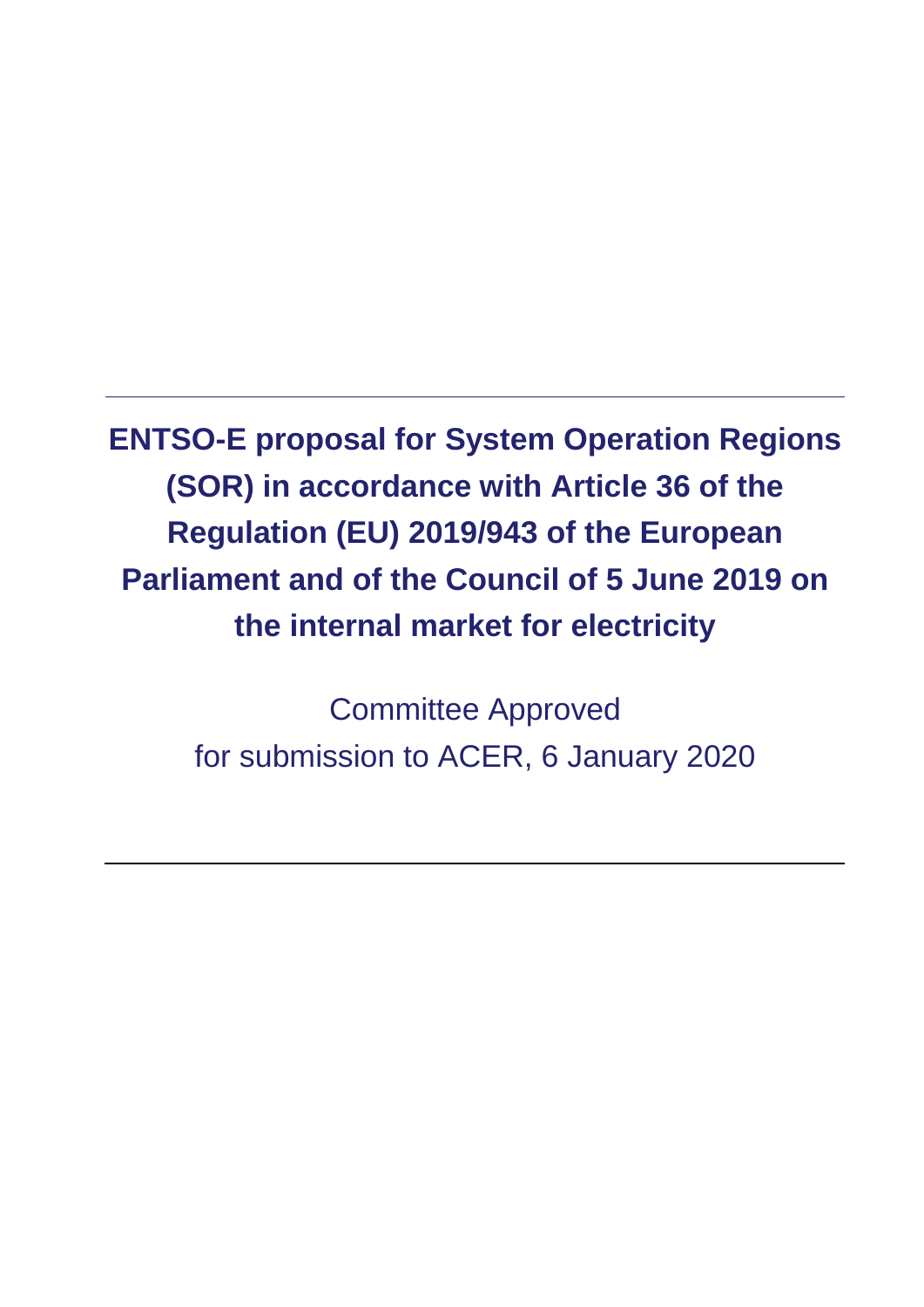# **Contents**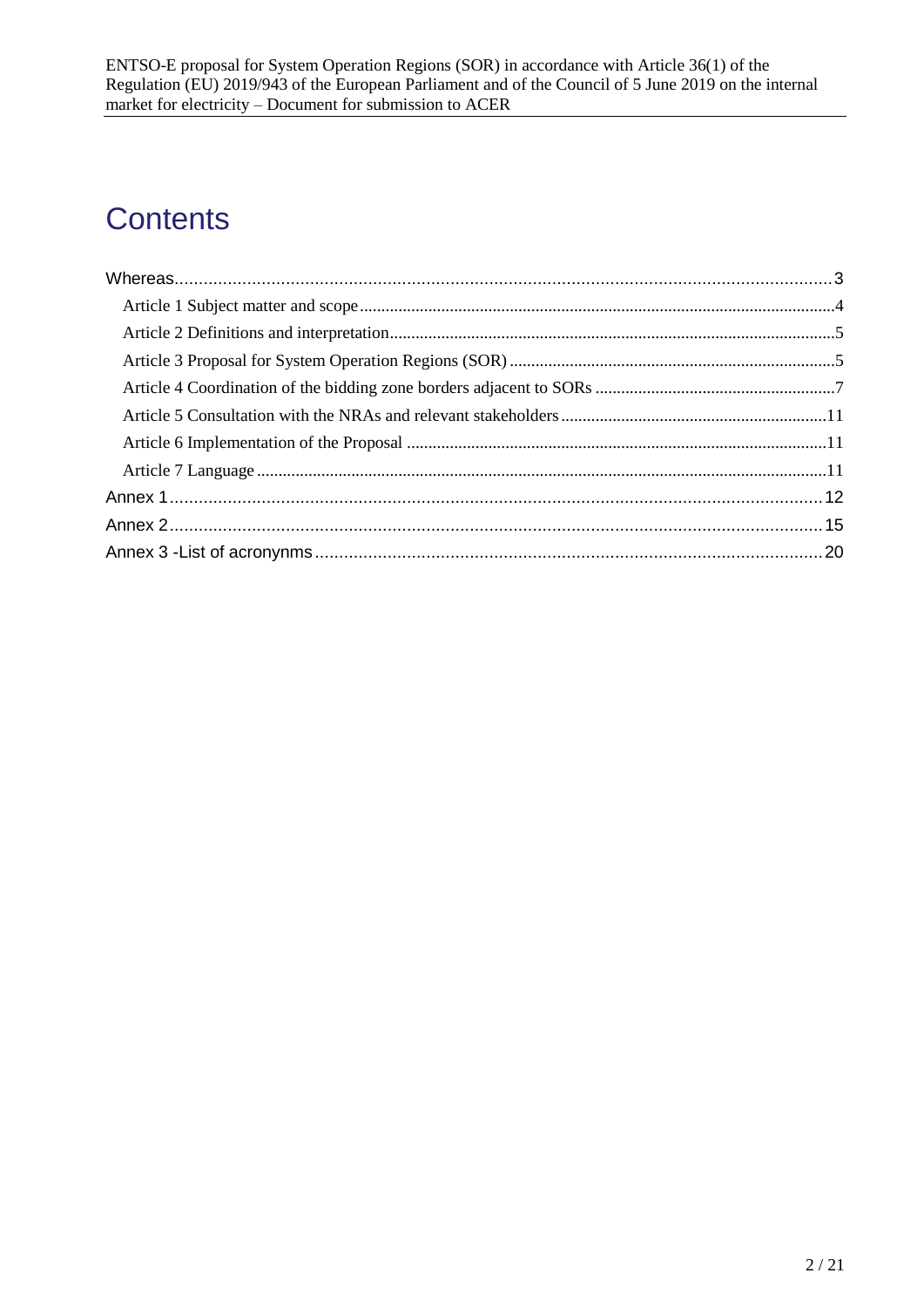ENTSO-E, taking into account the following,

#### <span id="page-2-0"></span>**Whereas**

- (1) ENTSO-E is mandated to develop a proposal defining the system operation regions (hereafter referred to as "SOR Proposal") in accordance with Article 36 of Commission Regulation (EU) 2019/943 on the internal market for electricity (hereafter referred to as "Regulation 2019/943").
- (2) The SOR Proposal takes into account the general principles and goals set out in the Electricity Regulation as well as in:
	- a. the Directive (EU) 2019/944 of the European Parliament and of the Council of 5 June 2019 on common rules for the internal market for electricity (hereafter referred to as "Directive 2019/944"),
	- b. all the applicable Network Codes and Guidelines referred to in the Regulation 2019/943, adopted on the basis of Article 18(5) of Regulation (EC) No 714/2009 such as the Regulation (EU) 2017/1485 establishing a guideline on electricity transmission system operation (hereafter referred to as "SO GL"), Regulation (EU) 2015/1222 establishing a guideline on capacity allocation and congestion management (hereafter refered to as "CACM GL"), Regulation (EU) 2016/1719 establishing a guideline on forward capacity allocation (hereafter referred to as "FCA GL"), Regulation (EU) 2017/2196 establishing a network code on electricity emergency and restoration (hereafter referred to as 'ER NC') and Regulation (EU) 2017/2195 establishing a guideline on electricity balancing (hereafter referred to as 'EB GL').
- (3) The SOR Proposal intends to specify the geographical scope in which technical processes need to be coordinated in a harmonised way between TSOs, while preserving a smooth and secure operation of electricity exchanges with third countries, which safeguards the security of operation for the European electricity system.
- (4) Regulation 2019/943 recognises, in its recitals 42 and 53, that an effective progress towards the optimal management of the electricity transmission network can be achieved by establishing the regional geographical scope for which harmonization of the cooperative operational processes should take place. The SOR Proposal clarifies the regional scope for optimising processes, and consequently contributes to the general objectives of the Regulation 2019/943 to the benefit of all market participants and electricity end consumers and to contribute effectively to enhance system security and market efficiency.
- (5) The SOR Proposal should clarify Article 36(2) requirement on the coordination between regional coordination centres for the borders adjacent to SOR without prejudice of the creation of Regional Coordination Centres (hereafter referred to as "RCC(s)") in line with Article 35(1) of the Electricity Regulation. The SOR Proposal cannot be interpreted as direct or indirect TSOs' intention to create a specific RCC. Consequently, when establishing RCCs, TSOs should be allowed the flexibility needed in that regard to ensure a suitable level of coordination of technical processes within the geographical scope of the SOR and with the borders adjacent to the SOR.
- (6) TSOs of the SOR should have the flexibility to describe the business processes in the region in a way best fitting the coordination requirement for TSOs to ensure efficient and secure system operation.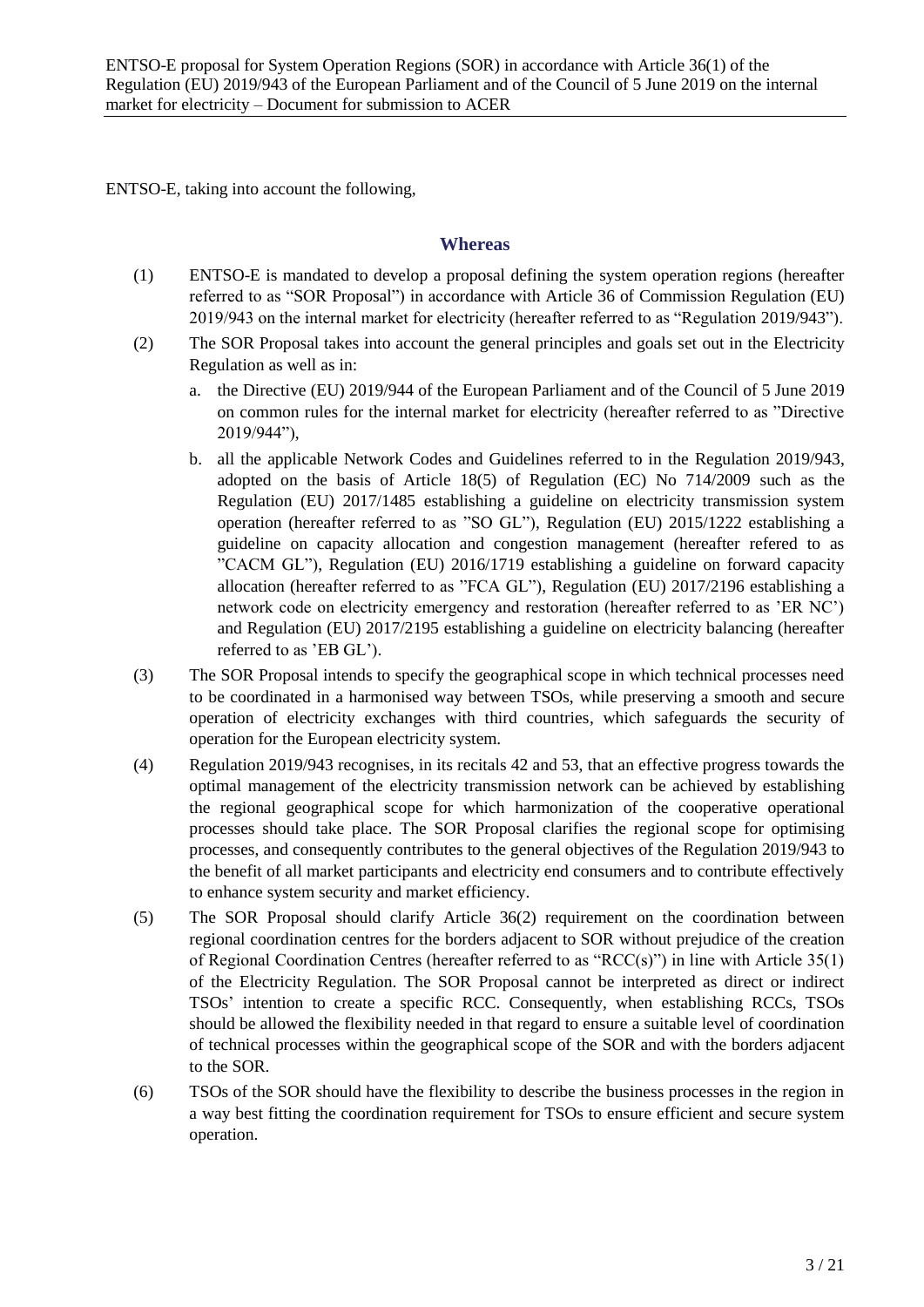- (7) The European electricity network evolves with the primary goal of ensuring stability of the system and security of supply while enabling the integration of the EU energy markets and fulfilling the ambitious RES deployment objectives of the EU. This is only possible if all relevant operational processes are coordinated and applied by all TSOs (EU and non-EU TSOs) in Europe. The need to strengthen and deepen coordination with the synchronously interconnected TSOs not bound by the respective EU legislation was highlighted and implemented based on the current Network Codes and Guidelines, notably by EU Regulation 2017/1485 on electricity transmission system operation and EU Regulation 2017/2196 on electricity emergency and restoration.
- (8) In this respect, the Regulation 2019/943 in its recital 70 further stresses the need for close cooperation with Member States, the Energy Community Contracting Parties and other third countries which apply this Regulation or are part of the synchronous area of Continental Europe. This cooperation should cover all matters concerning the development of an integrated electricity trading region and ensure that the Member States take no measures that endanger the further integration of electricity markets or security of supply of Member States and Contracting Parties. In line with this provision, the SOR proposal provides that all TSOs of those SOR involving third country TSOs should endeavour where necessary to enter into agreements setting the basis for their technical cooperation and compliance with the relevant EU legislation. The scope of this cooperation is included in the informative Annexes to this proposal.
- (9) ENTSO-E structures and regional agreements, provisions and methodologies listed in Article 6(2) and 6(3) of SO GL and in particular the synchronous area agreements implemented in line with Article 118 of SO GL including as applicable the agreements with TSOs not bound by the Regulation, implementing the SO GL Article 13, and the ER NC Article 10, will be tools for TSOs to ascertain and clarify operational coordination.

#### <span id="page-3-0"></span>SUBMITS THE FOLLOWING SOR PROPOSAL TO ACER:

## **Article 1 Subject matter and scope**

- 1. According to Article 36(1) of Regulation 2019/943, Article 3 of this SOR Proposal specifies which transmission system operators, bidding zones, bidding zone borders, capacity calculation regions and outage coordination regions are covered by each of the system operation regions, taking into account the grid topology, including the degree of interconnection and interdependency of the electricity system in terms of flows.
- 2. According to Article 36(2) of Regulation 2019/943, Article 4 of this SOR Proposal specifies how the coordination between regional coordination centres is to take place for bidding zone borders adjacent to SOR.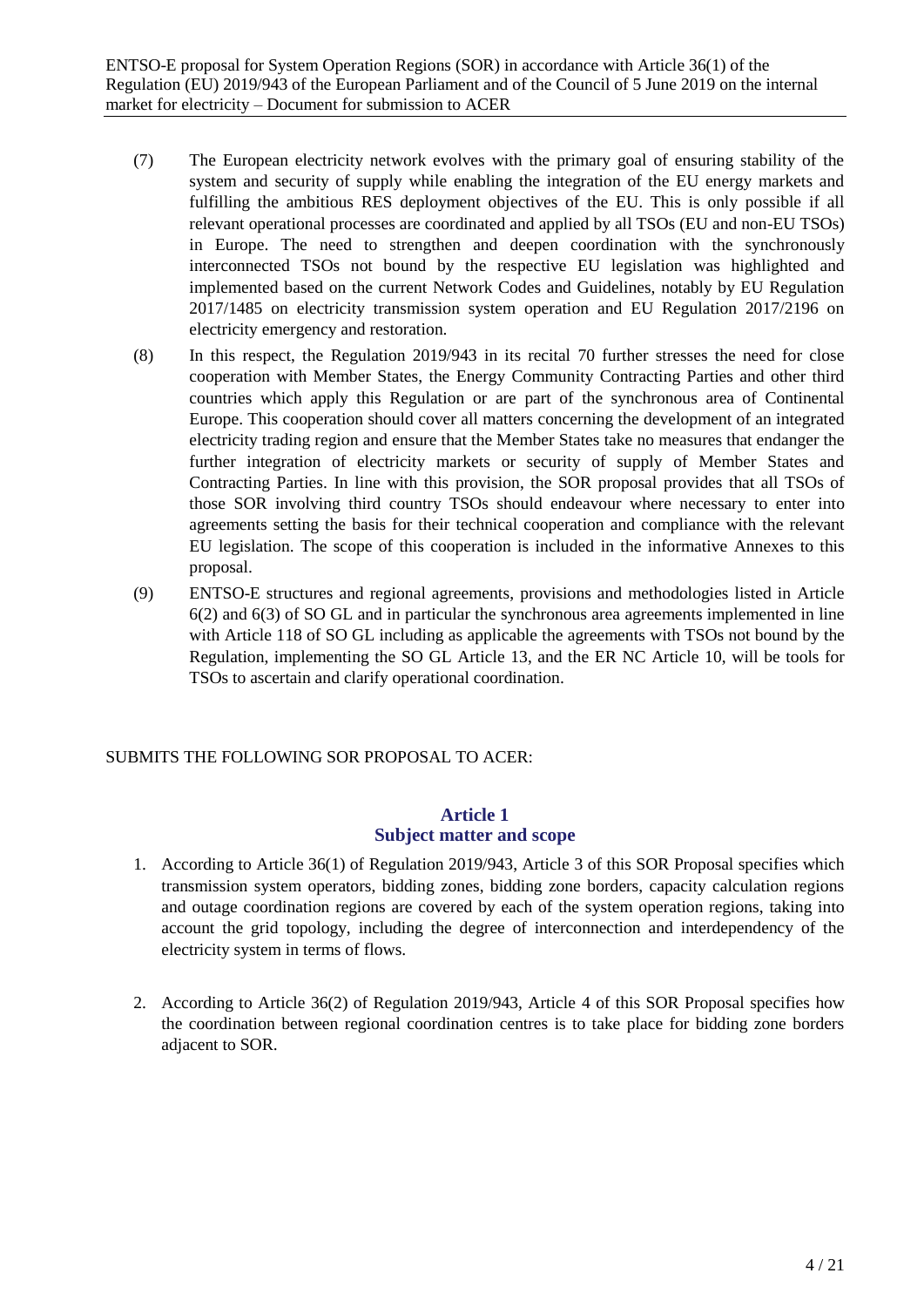#### **Article 2 Definitions and interpretation**

- <span id="page-4-0"></span>1. For the purposes of the SOR Proposal, terms used in this document shall have the meaning of the definitions included in Article 2 of the Regulation 2019/943, in the Directive 2019/944, in the SO GL and CACM GL.
- 2. In this SOR Proposal, the following acronyms are used:
	- a. CCR means Capacity Calculation Region;
	- b. OCR means Outage Coordination Region;
	- c. BZ means Bidding Zone.
- 3. In this SOR Proposal, unless the context requires otherwise:
	- a. the table of contents and headings are inserted for convenience only and do not affect the interpretation of this SOR Proposal; and
	- b. any reference to legislation, regulations, directive, order, instrument, code or any other enactment shall include any modification, extension or re-enactment of it then in force.

## **Article 3 Proposal for System Operation Regions (SOR)**

<span id="page-4-1"></span>Only TSOs that have obligations that are relevant for system operations, such as, but not limited to: calculation of capacity, assessment of needed remedial actions to ensure security of the whole system, coordination of all the outages to ensure security and efficiency, adequacy assessment and tasks related to the provision of balancing, shall be included in the relevant SOR.

TSOs included in a CCR but not incorporated in the SOR of the mentioned CCR are considered relevant stakeholders for the purpose of the SOR Proposal and shall be properly consulted.

Within 18 months after the approval of this proposal, all TSOs of a System Operation Region neighbouring third country TSOs shall endeavour to conclude with the third country TSOs not bound by the Regulation EU 2019/943 agreements setting the basis for their cooperation concerning secure system operation and setting out arrangements for the compliance of the third country TSOs with the obligations set in this Regulation EU 2019/943.

## **1. Baltic SOR**

| CCR               | <b>OCR</b> | <b>TSOs</b> | <b>BZ</b> | <b>BZ</b> borders         |
|-------------------|------------|-------------|-----------|---------------------------|
| <b>Baltic CCR</b> | Baltic (1) | Litgrid     | LI        | <b>Baltic CCR borders</b> |
|                   |            | <b>AST</b>  | L٧        |                           |
|                   |            | Elering     | EE        |                           |

(1) The Baltic OCR equals the Baltic CCR.

#### **2. Nordic SOR**

| <b>CCR</b> | <b>OCR</b> | <b>TSOs</b>                                 | BZ                                            | <b>BZ</b> borders     |
|------------|------------|---------------------------------------------|-----------------------------------------------|-----------------------|
| Nordic     | Nordic (2) | Energinet<br>Fingrid<br>Svenska<br>Kraftnät | DK1, DK2<br>SE1, SE2, SE3,<br>SE <sub>4</sub> | Nordic CCR<br>borders |

(2) The Nordic OCR encompasses the Nordic assets relevant for outage coordination in accordance with the Nordic System Operation Agreement.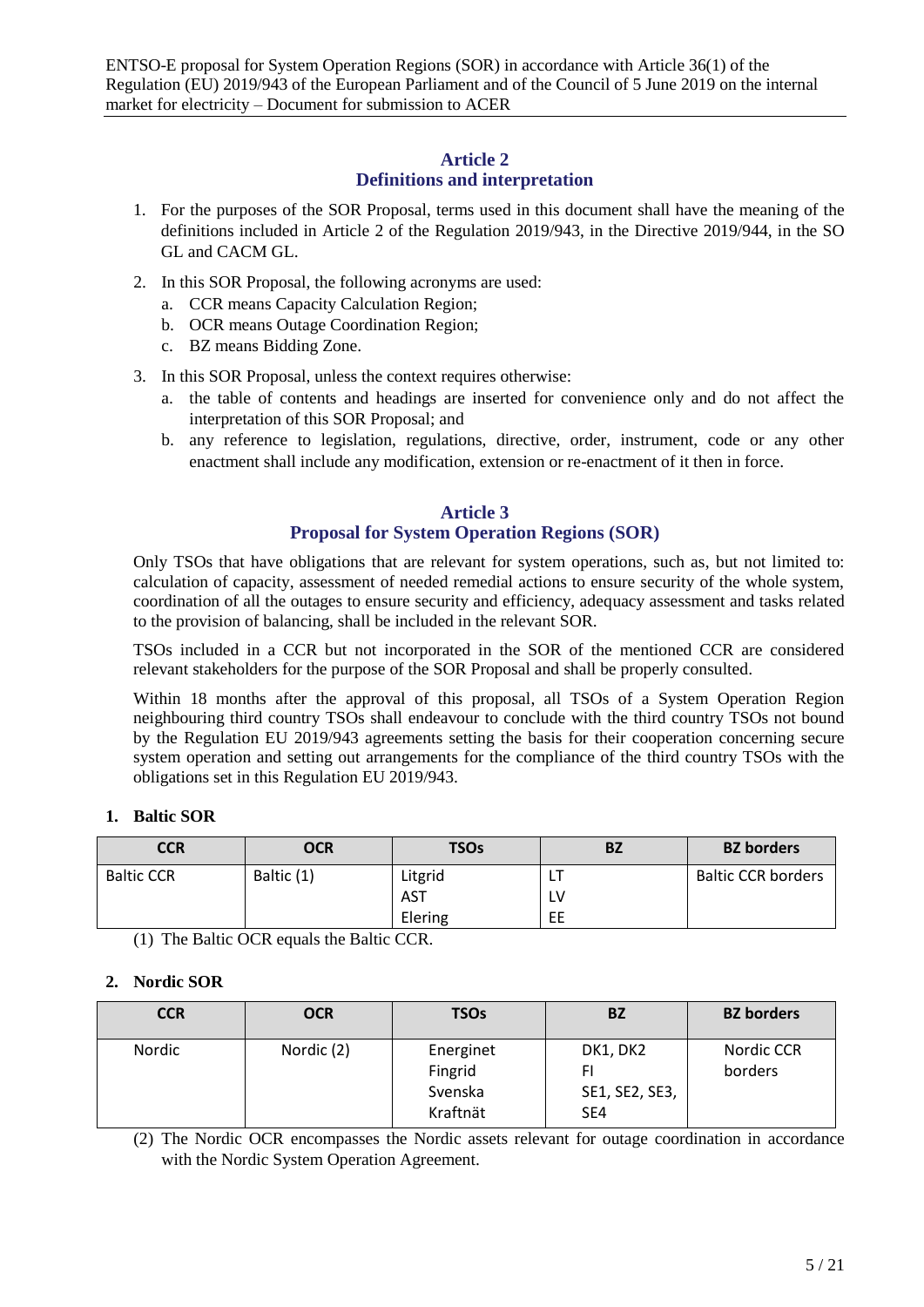## **3. IU SOR**

| <b>CCR</b> | <b>OCR</b>  | <b>TSOs</b>  | <b>BZ</b>  | <b>BZ</b> borders |
|------------|-------------|--------------|------------|-------------------|
| IU         | IU(3)       | <b>SONI</b>  | <b>SEM</b> | GB-SEM            |
| Channel    | Channel (4) | EirGrid      |            | Channel CCR       |
|            |             | <b>NGESO</b> | GB         | borders           |

(3) The IU OCR is the Outage Co-ordination Region associated with the IU CCR.

(4) The Channel OCR is the Outage Co-ordination Region associated with the Channel CCR.

#### **4. Central Europe SOR**

| <b>CCR</b>             | <b>OCR</b>                                                 | <b>TSOs</b>                                                                                                                                                                                       | <b>BZ</b>                                                          | <b>BZ</b> borders                              |
|------------------------|------------------------------------------------------------|---------------------------------------------------------------------------------------------------------------------------------------------------------------------------------------------------|--------------------------------------------------------------------|------------------------------------------------|
| Core<br>Italy<br>North | OCR based<br>on Core<br>OCR based<br>on Italy<br>North (5) | <b>RTE</b><br><b>ELIA</b><br><b>TenneT NL</b><br>Amprion<br>TransnetBW<br>TenneT DE<br>50Hertz<br>Creos<br><b>PSE</b><br>ČEPS<br>APG<br><b>VUEN</b><br><b>MAVIR</b><br><b>ELES</b><br><b>SEPS</b> | <b>FR</b><br>BE<br>NL<br>DE/LU<br>PL<br>CZ<br>AT<br>HU<br>SI<br>SK | Core CCR borders<br>Italy North CCR<br>borders |
|                        |                                                            | <b>HOPS</b><br>Transelectrica<br>TERNA.                                                                                                                                                           | HR<br><b>RO</b><br><b>IT NORD</b>                                  |                                                |

(5) The Outage Coordination Regions involving the TSOs of the Synchronous Area Continental Europe are defined in the Synchronous Area Framework Agreement for RG CE – Annex 4: Policy on Coordinated Operational Planning, Article C-2-1.

#### **5. SEE SOR**

| <b>CCR</b> | <b>OCR</b> | <b>TSOs</b> | BZ        | <b>BZ</b> borders |
|------------|------------|-------------|-----------|-------------------|
| <b>SEE</b> | OCR based  | <b>ESO</b>  | <b>BG</b> | <b>SEE CCR</b>    |
|            | on SEE (6) | IPTO        | GR        | borders           |

(6) The Outage Coordination Regions involving the TSOs of the Synchronous Area Continental Europe are defined in the Synchronous Area Framework Agreement for RG CE – Annex 4: Policy on Coordinated Operational Planning, Article C-2-1.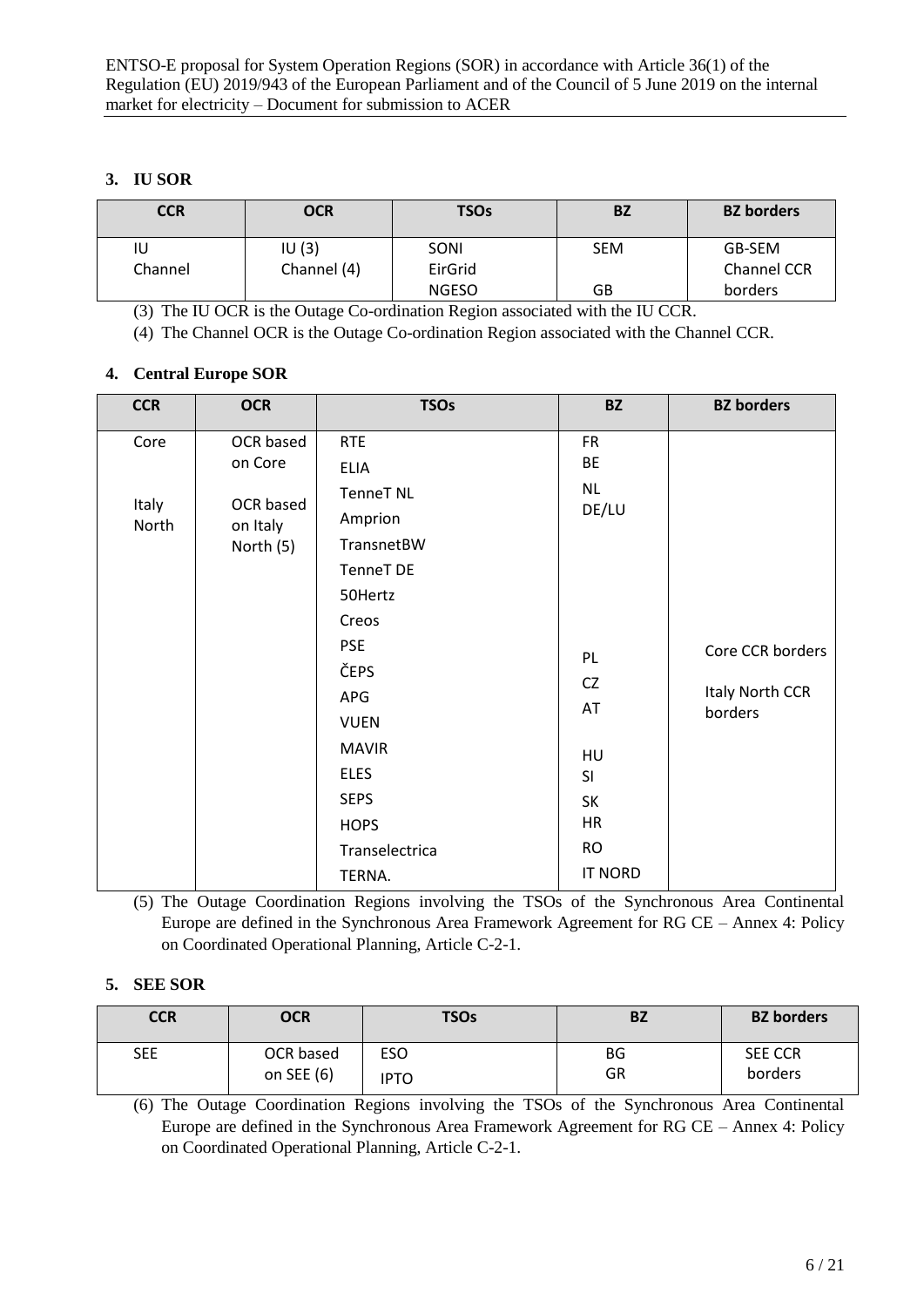## **6. GRIT SOR**

| <b>CCR</b>  | <b>OCR</b>      | <b>TSOs</b>  | <b>BZ</b>      | <b>BZ</b> borders       |
|-------------|-----------------|--------------|----------------|-------------------------|
| <b>GRIT</b> | <b>GRIT (7)</b> | <b>TERNA</b> | <b>IT NORD</b> | <b>GRIT CCR borders</b> |
|             |                 |              | <b>IT CNOR</b> |                         |
|             |                 |              | <b>IT CSUD</b> |                         |
|             |                 |              | <b>IT SUD</b>  |                         |
|             |                 |              | <b>IT SICI</b> |                         |
|             |                 |              | <b>IT SARD</b> |                         |
|             |                 | <b>IPTO</b>  | <b>IT ROSN</b> |                         |

(7) The GRIT OCR is equal to the GRIT CCR.

## **7. SWE SOR**

| <b>CCR</b> | <b>OCR</b> | <b>TSOs</b> | <b>BZ</b> | <b>BZ</b> borders |
|------------|------------|-------------|-----------|-------------------|
| <b>SWE</b> | SWE (8)    | <b>RTE</b>  | FR        | SWE CCR borders   |
|            |            | <b>REE</b>  | ES        |                   |
|            |            | <b>REN</b>  | PT        |                   |

(8) The SWE OCR is equal to the SWE CCR.

#### **Article 4 Coordination of the bidding zone borders adjacent to SORs**

#### <span id="page-6-0"></span>**1. Bidding Zone borders adjacent to Baltic SOR and Nordic SOR**

- 1. The bidding zone borders adjacent to Baltic SOR and Nordic SOR are :
	- a. Estonia Finland (EE FI)
	- b. Lithuania Sweden fourth bidding zone (LT-SE4)
- 2. The RCC established by the TSOs of the Baltic SOR shall coordinate these bidding zone borders in accordance with applicable terms, conditions and methodologies, covering inter alia:
	- a. Baltic Capacity Calculation Methodology pursuant to Articles 20 and 21 of the CACM GL and Article 10 of the FCA GL,
	- b. Baltic Coordinated Security Analysis Methodology pursuant to Article 76 of the SO GL,
	- c. Common Grid Model Methodology pursuant to Articles 67 and 70 of the SO GL,
	- d. Baltic Regional Outage Coordination according to Article 80 of the SO GL,
	- e. Cooperative processes established pursuant to Article 38 of Regulation 2019/943.
- 3. The RCC established by the TSOs of the Baltic SOR shall allow Svenska Kraftnät and Fingrid to participate in the coordination of the borders through the RCC established by Nordic TSOs, which will have an agreement with the RCC established by Baltic TSOs.

#### **2. Bidding Zone borders adjacent to Baltic SOR and Central Europe SOR**

1. The bidding zone border adjacent to Baltic SOR and Central Europe SOR is Lithuania- Poland (LT-PL).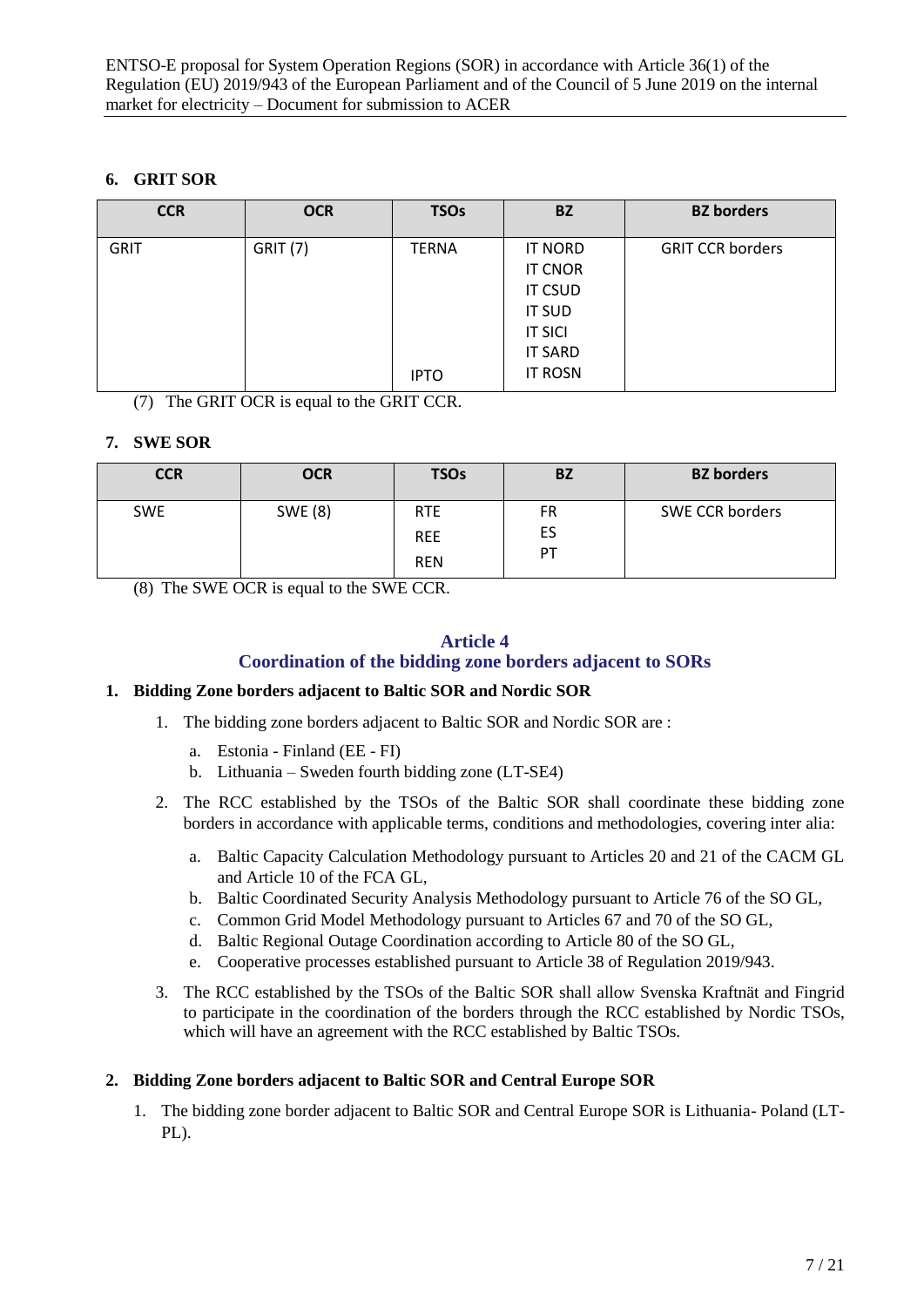- 2. The RCC established by the TSOs in the Baltic SOR shall coordinate the LT-PL bidding zone border in accordance with applicable terms, conditions and methodologies, covering inter alia:
	- a. Baltic Capacity Calculation Methodology pursuant to Articles 20 and 21 of the CACM GL and Article 10 of the FCA GL,
	- b. Baltic Coordinated Security Analysis Methodology pursuant to Article 76 of the SO GL,
	- c. Common Grid Model Methodology pursuant to Articles 67 and 70 of the SO GL,
	- d. Baltic Regional Outage Coordination according to Article 80 of the SO GL.
- 3. Moreover the RCC established by TSOs in the Baltic SOR shall coordinate the tasks of regional relevance for the Baltic SOR with regards to this border, in cooperation with PSE, which will have a contractual relationship with the RCC established by Baltic TSOs.

#### **3. Bidding Zone borders adjacent to Nordic SOR and Central Europe SOR**

- 1. The bidding zone borders adjacent to Nordic SOR and Central Europe SOR are the bidding zone borders of Hansa CCR.
- 2. RCC established by the TSOs in Nordic SOR and RCC established by the TSOs in Central Europe SOR shall coordinate those bidding zone borders in accordance with the applicable terms, conditions and methodologies, covering inter alia:
	- a. Hansa Capacity Calculation Methodology pursuant to Articles 20 and 21 of the CACM GL and Article 10 of the FCA GL,
	- b. Hansa Coordinated Security Analysis Methodology pursuant to Article 76 of the SO GL,
	- c. Common Grid Model Methodology pursuant to Articles 67 and 70 of the SO GL,
	- d. the cooperative processes established for the interface between the Nordic SOR and the Central Europe SOR pursuant to Article 38 of the Regulation 2019/943.

## **4. Bidding Zone borders adjacent to IU SOR and Central Europe SOR**

- 1. The bidding zone borders adjacent to IU SOR and Central Europe SOR are the bidding zone borders of Channel CCR.
- 2. The RCC established by the TSOs in the IU SOR and the RCC established by the TSOs in Central Europe shall coordinate those three bidding zone borders in accordance with the applicable terms, conditions and methodologies, covering inter alia:
	- a. Channel Capacity Calculation Methodology pursuant to Articles 20 et 21 of the CACM GL and Article 10 of the FCA GL,
	- b. Channel Coordinated Security Analysis Methodology pursuant to Article 76 of the SO GL,
	- c. Common Grid Model Methodology pursuant to Articles 67 et 70 of the SO GL,
	- d. Channel Regional Outage Coordination according to Article 80 of the SO GL,
	- e. the cooperative processes established for the interface between the IU SOR and the Central Europe SOR pursuant to Article 38 of the Regulation 2019/943.

#### **5. Bidding zone borders adajcent to GRIT SOR and Central Europe SOR**

1. Taking into account that bidding zone IT NORD is part of both SOR, the bidding zone borders adjacent to GRIT SOR and Central Europe SOR are the bidding zone borders of Italy North CCR, which are integrated in the Central Europe SOR, and the border Italy NORD – Italy CNORD (IT NORD- IT CNORD), which is integrated in the GRIT SOR.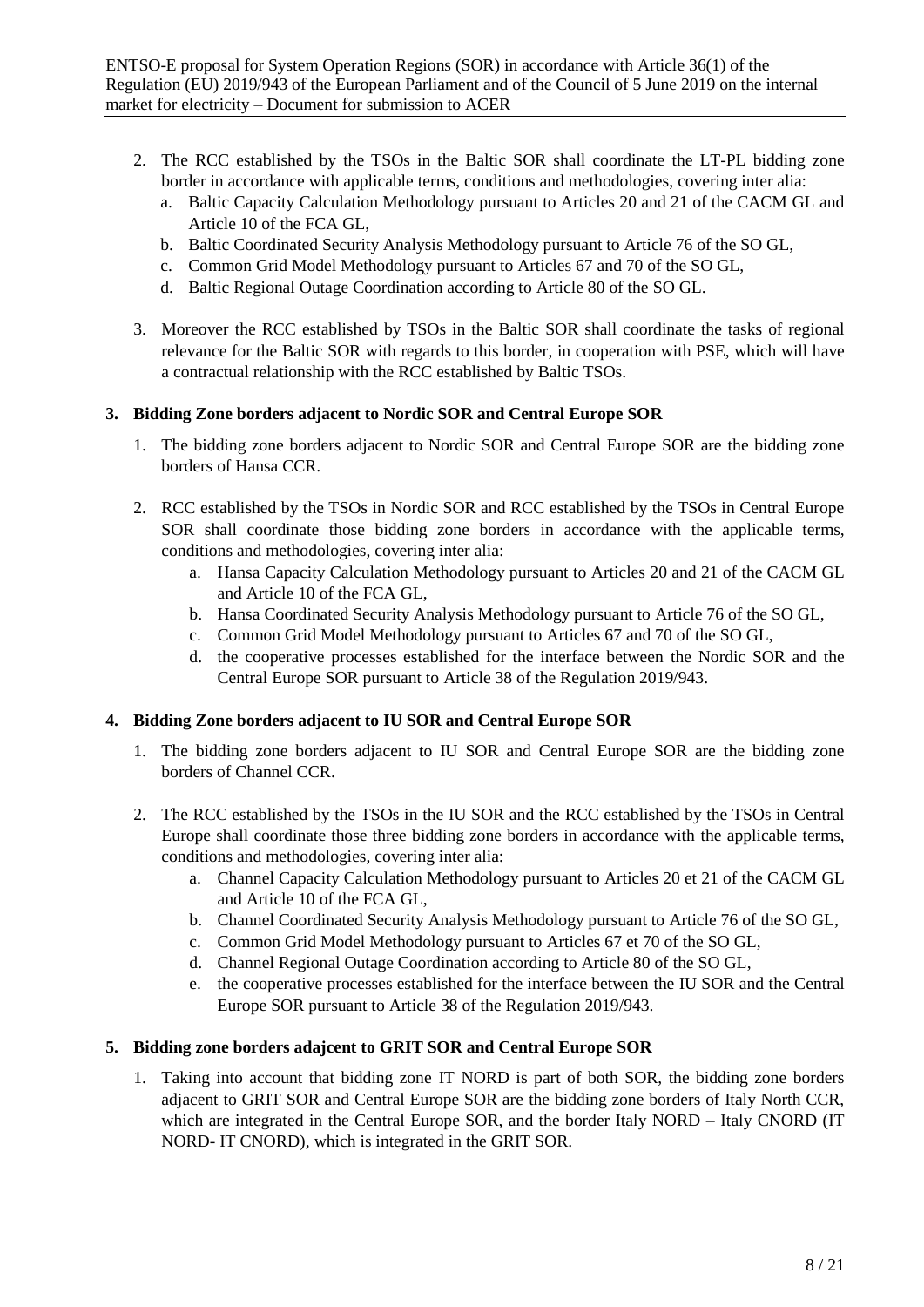- 2. The RCC established by the TSOs in Central Europe SOR shall coordinate the the bidding zone borders of Italy North CCR in accordance with the applicable terms, conditions and methodologies, covering inter alia:
	- a. Italy North Capacity Calculation Methodology pursuant to Articles 20 and 21 of the CACM GL and Article 10 of the FCA GL,
	- b. Italy North Coordinated Security Analysis Methodology applicable pursuant to Article 76 of the SO GL
	- c. Common Grid Model Methodology pursuant to Articles 67 and 70 of the SO GL,
	- d. Regional Outage Coordination according to Article 80 of the SO GL,
	- e. cooperative processes established for the tasks of regional relevance for the Central Europe SOR with regards to this border.
- 3. The RCC established by TSOs in the GRIT SOR shall coordinate the IT NORD-IT CNORD bidding zone border in accordance with the applicable terms, conditions and methodologies, covering inter alia:
	- a. GRIT Calculation Methodology pursuant to Articles 20 and 21 of the CACM GL and Article 10 of the FCA GL,
	- b. GRIT Coordinated Security Analysis Methodology pursuant to Article 76 of the SO GL,
	- c. Common Grid Model Methodology pursuant to Articles 67 and 70 of the SO GL,
	- d. GRIT Regional Outage Coordination according to Article 80 of the SO GL,
	- e. cooperative processes established for the tasks of regional relevance for the GRIT SOR with regards to this border.
- 4. The RCCs established by the TSOs in the Central Europe SOR and by the TSOs in the GRIT SOR shall coordinate the bidding zone Italy NORD in accordance with the cooperative processes pursuant to Article 38 of Regulation (EU) 2019/943.

#### **6. Bidding zone borders adjacent to SEE SOR and GRIT SOR**

- 1. The bidding zone borders adjacent to SEE SOR and GRIT SOR is the border IT SUD GR.
- 2. The RCC established by the TSOs in the GRIT SOR shall coordinate the bidding zone border in accordance with the applicable terms, conditions and methodologies, covering inter alia:
	- a. GRIT Calculation Methodology pursuant to Articles 20 and 21 of the CACM GL and Article 10 of the FCA GL,
	- b. GRIT Coordinated Security Analysis Methodology pursuant to Article 76 of the SO GL,
	- c. Common Grid Model Methodology pursuant to Articles 67 and 70 of the SO GL,
	- d. GRIT Regional Outage Coordination according to Article 80 of the SO GL,
	- e. cooperative processes established for the tasks of regional relevance for the GRIT SOR, and in line with other applicable cooperative processes developed in line with Article 38 of Regulation 2019/943.

## **7. Bidding Zone borders adjacent to SWE SOR and Central Europe SOR**

- 1. Taking into account that the BZ France is part of both SOR, the bidding zone borders adjacent to SWE SOR and Central Europe SOR are:
	- a. France Spain (FR-ES), which is integrated in the SWE SOR, and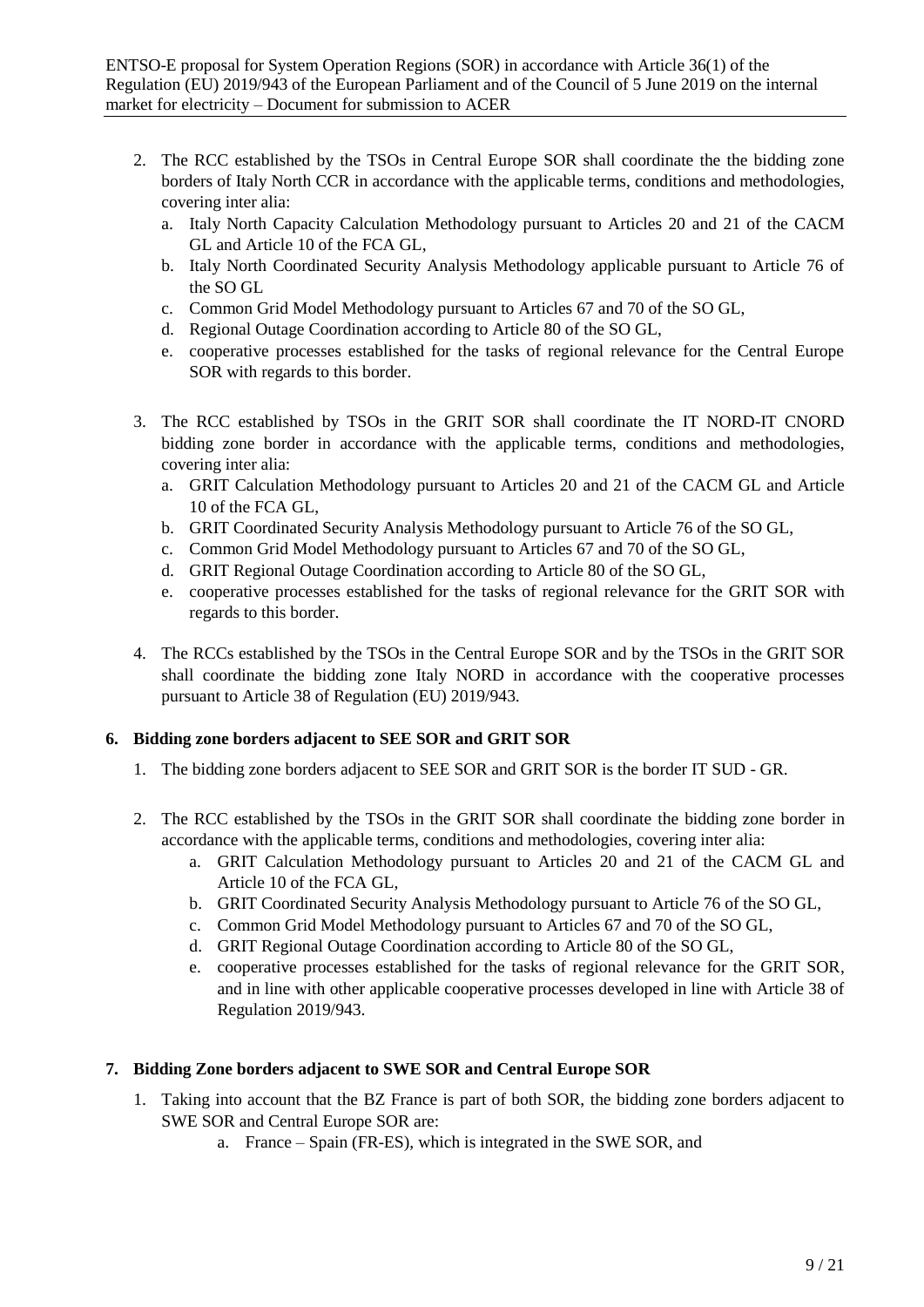- b. France- Belgium (FR-BE)
- c. France-Germany/Luxembourg (FR-DE/LU)
- d. Italy NORD France (IT NORD FR),
	- which are integrated in the Central Europe SOR.
- 2. The RCC established by the TSOs in SWE SOR shall coordinate the FR-ES bidding zone border in accordance with the applicable terms, conditions and methodologies, covering inter alia:
	- a. SWE Calculation Methodology pursuant to Articles 20 et 21 of the CACM GL and Article 10 of the FCA GL,
	- b. SWE Coordinated Security Analysis Methodology pursuant to Article 76 of the SO GL,
	- c. Common Grid Model Methodology pursuant to Articles 67 and 70 of the SO GL,
	- d. Regional Outage Coordination according to Article 80 of the SO GL,
	- e. cooperative processes established for the tasks of regional relevance for the SWE SOR, and in line with other applicable cooperative processes developed in line with Article 38 of Regulation 2019/943.
- 3. The RCC established by TSOs in Central Europe shall coordinate the FR-BE, FR-DE/LU, FR-CH and IT-NORD-FR bidding zone borders in accordance with the applicable terms, conditions and methodologies, covering inter alia:
	- a. CORE and North Italy Calculation Methodologies pursuant to Articles 20 et 21 of the CACM GL and Article 10 of the FCA GL and applicable agreements with Swissgrid,
	- b. CORE and North Italy Coordinated Security Analysis Methodology pursuant to Article 76 of the SO GL and applicable agreements with Swissgrid,
	- c. Common Grid Model Methodology pursuant to Articles 67 and 70 of the SO GL,
	- d. Regional Outage Coordination according to Article 80 of the SO GL,
	- e. cooperative processes established for the tasks of regional relevance for the Central SOR, integrating applicable description of the arrangements pursuant to Article 35(1)(g), and in line with other applicable cooperative processes developed in line with Article 38 of Regulation 2019/943.
- 4. The RCCs established by the TSOs in the Central Europe SOR and by the TSOs in the SWE SOR shall coordinate the bidding zone France in accordance with the cooperative processes pursuant to Article 38 of Regulation (EU) 2019/943.

#### **8. Bidding Zone borders adjacent to SEE SOR and Central Europe SOR**

- 1. The bidding zone borders adjacent to SEE SOR and Central Europe SOR is :
	- a. Bulgaria-Romania (BG-RO), which is integrated in the SEE SOR.
- 2. The RCC established by the TSOs in the SEE SOR shall coordinate the BG-RO bidding zone border in accordance with the applicable terms, conditions and methodologies, covering inter alia:
	- a. SEE Calculation Methodology pursuant to Articles 20 et 21 of the CACM GL and Article 10 of the FCA GL,
	- b. SEE Coordinated Security Analysis Methodology pursuant to Article 76 of the SO GL,
	- c. Common Grid Model Methodology pursuant to Articles 67 and 70 of the SO GL,
	- d. Regional Outage Coordination according to Article 80 of the SO GL,
	- e. cooperative processes established for the tasks of regional relevance for the SEE SOR, and in line with other applicable cooperative processes developed in line with Article 38 of Regulation 2019/943.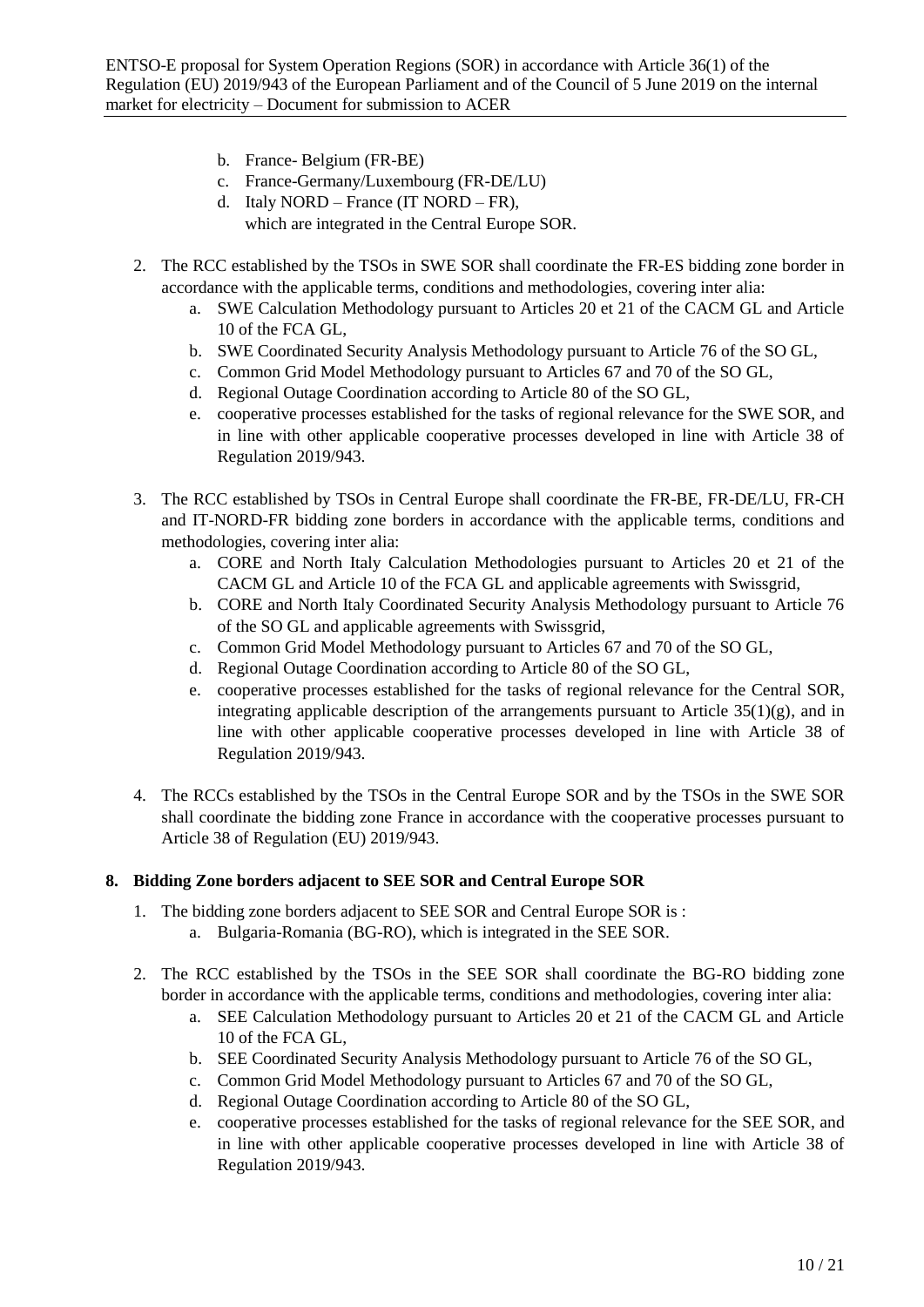- 3. The RCC established by the TSOs in the SEE SOR shall coordinate the BG-RO bidding zone border in accordance with the tasks of regional relevance for the SEE SOR pursuant to Article 35(1)(b) of Regulation (EU) 2019/943 and in cooperation with Transelectrica through contractual relationship.
- 4. The interface between SEE and the Central SOR will be further clarified by cooperation between the RCCs established in both regions and by making best use of the regional agreements and structures within ENTSO-E.

#### **Article 5 Consultation with the NRAs and relevant stakeholders**

- <span id="page-10-0"></span>1. Where the SOR definition includes BZ borders and transmission assets that span into a TSO(s) control area of a different SOR, the TSOs of that SOR shall consult in the development of the applicable cooperative processes with all relevant stakeholders which will include, where required, the NRA(s) established in the other TSOs control area.
- 2. When clarifying cooperative processes in accordance with Article 38 of the Regulation 2019/943, the TSOs of the SOR shall describe the operational procedures to be applied for the existing grid. These procedures can describe also the foreseen evolution applicable in line with network or other legal developments. Otherwise, TSOs shall send updated coordination procedures to the affected NRAs when the network is developed or when there is a change of the regional applicable methodologies.

# **Article 6 Implementation of the Proposal**

<span id="page-10-1"></span>The TSOs shall apply the SORs as described in Article 3 as soon as the decision has been taken by ACER in accordance with Article 36(3) of the Regulation 2019/943 and published on ACER website.

#### **Article 7 Language**

<span id="page-10-2"></span>The reference language for this Proposal shall be English. For the avoidance of doubt, where TSOs need to translate this Proposal into their national language(s), in the event of inconsistencies between the English version published by ACER in accordance with Article 36(3) of the Electiricty Regulation and any version in another language, the relevant TSOs shall, in accordance with national legislation, provide the relevant national regulatory authorities with an updated translation of the Proposal.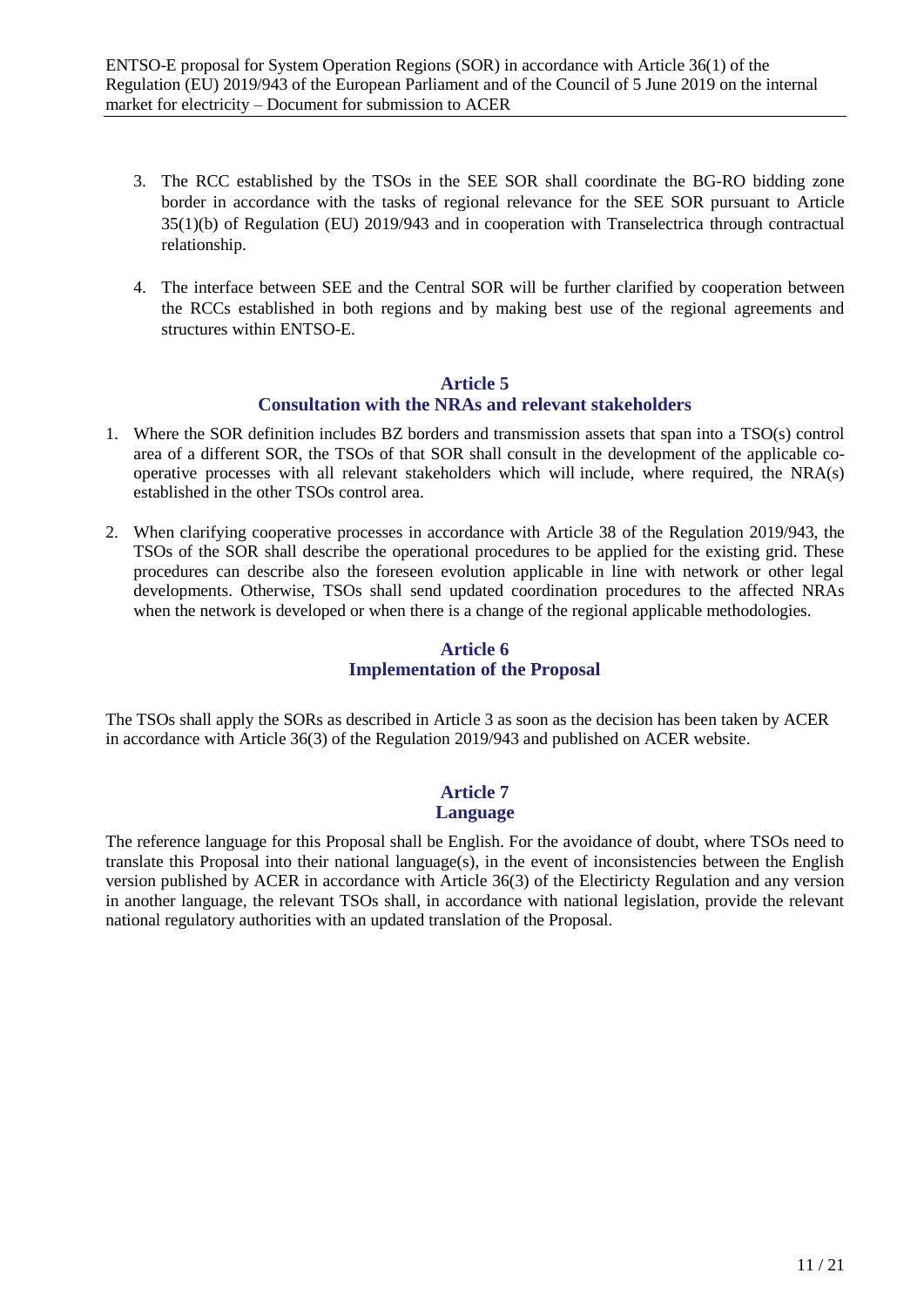#### **Annex 1**

#### **Full list of TSOs, BZ and BZ borders in SOR defined in article 3**

<span id="page-11-0"></span>Where a SOR encompasses the European Economic Area, reference is made to the EEA Agreement.

Where a SOR neighbours both Union TSOs and Energy Community TSOs, all Union TSOs in that SOR shall endeavour to conclude with the Energy Community TSOs not bound by Regulation (EU) 2019/943 agreements setting forth the agreements for their compliance with, including but not limited to, all necessary technical procedures, governance structures and cost sharing obligations with the obligations set out in the aforementioned Regulation. These agreements shall be subject to NRAs' approval of the respective SOR.

#### **1. Baltic SOR**

| <b>CCR</b>        | <b>OCR</b>    | <b>TSOs</b>       | <b>BZ</b> | <b>BZ</b> borders |
|-------------------|---------------|-------------------|-----------|-------------------|
| <b>Baltic CCR</b> | <b>Baltic</b> | LITGRID AB        | LT        | LT-PL             |
|                   |               | <b>AST</b>        | LV        | LT-SE4            |
|                   |               | <b>ELERING AS</b> | EE        | LT-LV             |
|                   |               |                   |           | LV-EE             |
|                   |               |                   |           | EE-FI             |

## **2. Nordic SOR**

| <b>CCR</b> | <b>OCR</b> | <b>TSOs</b>      | <b>BZ</b>       | <b>BZ</b> borders |
|------------|------------|------------------|-----------------|-------------------|
| Nordic     | Nordic     | Energinet        | DK1             | DK1-SE3           |
|            |            |                  | DK <sub>2</sub> | DK2-SE4           |
|            |            |                  |                 | DK1-DK2           |
|            |            | Fingrid          | F1              | <b>DK1-NO2</b>    |
|            |            |                  |                 | SE1-FI            |
|            |            |                  | SE <sub>1</sub> | SE3-FI            |
|            |            | Svenska Kraftnät | SE <sub>2</sub> | SE4-SE3           |
|            |            |                  | SE3             | SE3-SE2           |
|            |            |                  | SE4             | SE2-SE1           |
|            |            |                  |                 | <b>SE3-NO1</b>    |
|            |            |                  | NO <sub>1</sub> | <b>SE2-NO3</b>    |
|            |            | Statnett         | NO <sub>2</sub> | <b>SE2-NO4</b>    |
|            |            |                  | NO <sub>3</sub> | <b>SE1-NO4</b>    |
|            |            |                  | NO <sub>4</sub> | <b>NO3-NO5</b>    |
|            |            |                  | NO <sub>5</sub> | <b>NO3-NO4</b>    |
|            |            |                  |                 | <b>NO1-NO3</b>    |
|            |            |                  |                 | <b>NO1-NO5</b>    |
|            |            |                  |                 | <b>NO1-NO2</b>    |
|            |            |                  |                 | <b>NO2-NO5</b>    |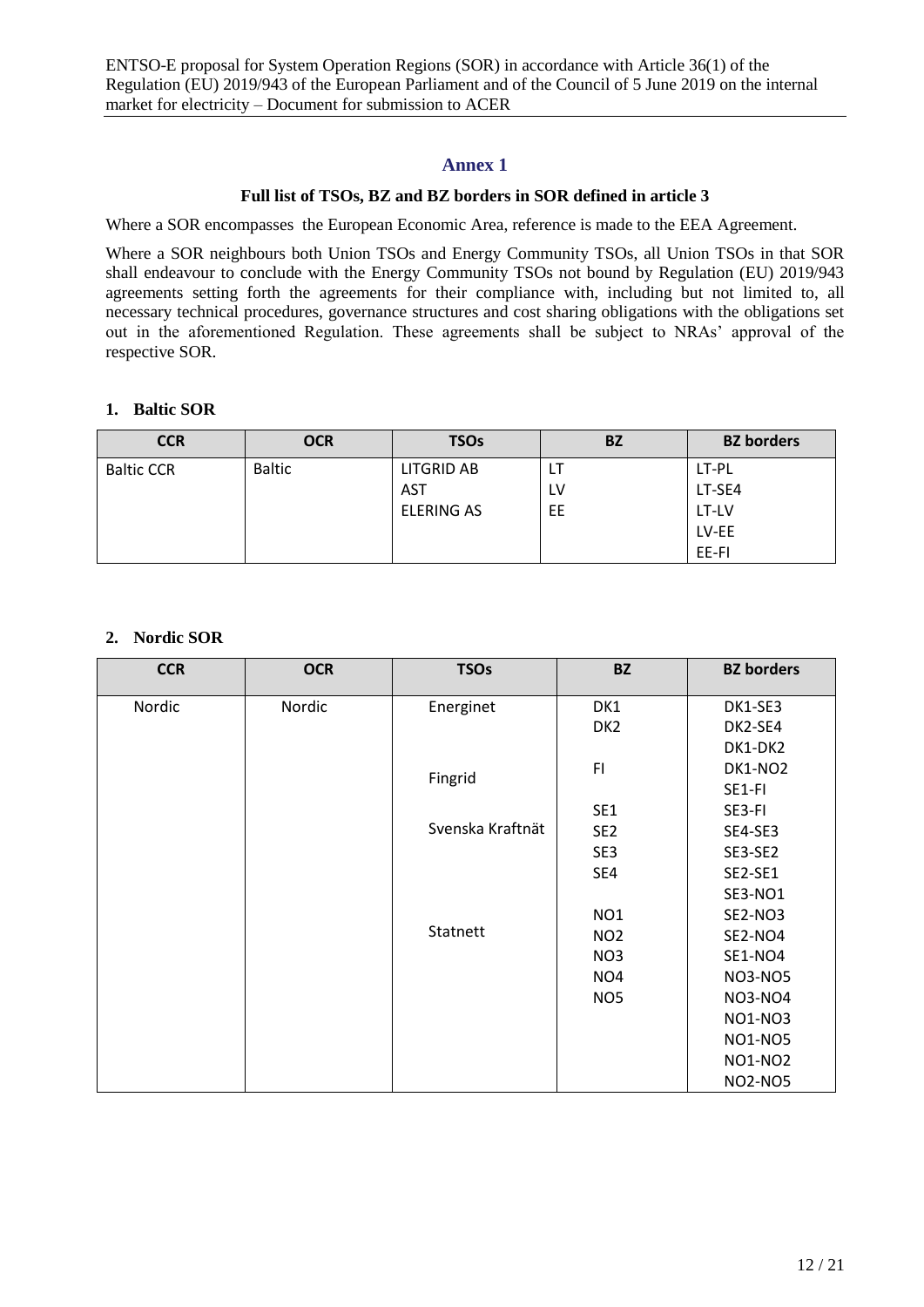## **3. IU SOR**

| <b>CCR</b>    | <b>OCR</b>           | <b>TSOs</b>                     | BZ               | <b>BZ</b> borders                 |
|---------------|----------------------|---------------------------------|------------------|-----------------------------------|
| IU<br>Channel | IU(3)<br>Channel (4) | <b>NGESO</b><br>SONI<br>EirGrid | GB<br><b>SEM</b> | GB-FR<br>GB-NL<br>GB-SEM<br>GB-BE |

## **4. Central Europe SOR**

| <b>CCR</b>         | <b>OCR</b>                         | <b>TSOs</b>                                              | <b>BZ</b>                       | <b>BZ</b> borders                                                  |
|--------------------|------------------------------------|----------------------------------------------------------|---------------------------------|--------------------------------------------------------------------|
| Core               | OCR based on<br>Core               | <b>RTE</b>                                               | <b>FR</b>                       | FR-BE<br><b>BE-NL</b>                                              |
| <b>Italy North</b> | OCR based on<br><b>Italy North</b> | <b>ELIA</b><br><b>TenneT NL</b><br>Amprion<br>TransnetBW | <b>BE</b><br><b>NL</b><br>DE/LU | FR-DE/LU<br>NL-DE/LU<br>BE-DE/LU<br>DE/LU-PL<br>DE/LU-CZ<br>AT-CZ  |
|                    |                                    | <b>TenneT DE</b><br>50Hertz<br>Creos                     |                                 | AT-HU<br>AT-SI<br>CZ-SK<br>CZ-PL                                   |
|                    |                                    | <b>PSE</b>                                               | PL<br><b>CZ</b>                 | HU-SK<br>PL-SK                                                     |
|                    |                                    | ČEPS<br>APG<br><b>VUEN</b>                               | AT                              | HR-SI<br>HR-HU<br>RO-HU                                            |
|                    |                                    | <b>MAVIR</b><br><b>ELES</b>                              | HU<br>SI                        | HU-SI<br>DE/LU-AT<br>CH-DE/LU                                      |
|                    |                                    | <b>SEPS</b><br><b>HOPS</b>                               | SK<br>HR<br><b>RO</b>           | CH-AT<br>CH-FR<br><b>BA-HR</b>                                     |
|                    |                                    | Transelectrica<br>Swissgrid                              | CH                              | RS-HR<br>RS-HU<br>RS-RO                                            |
|                    |                                    | <b>TERNA</b>                                             | <b>IT NORD</b>                  | <b>IT NORD-FR</b><br>IT NORD-AT<br><b>IT NORD-SI</b><br>IT NORD-CH |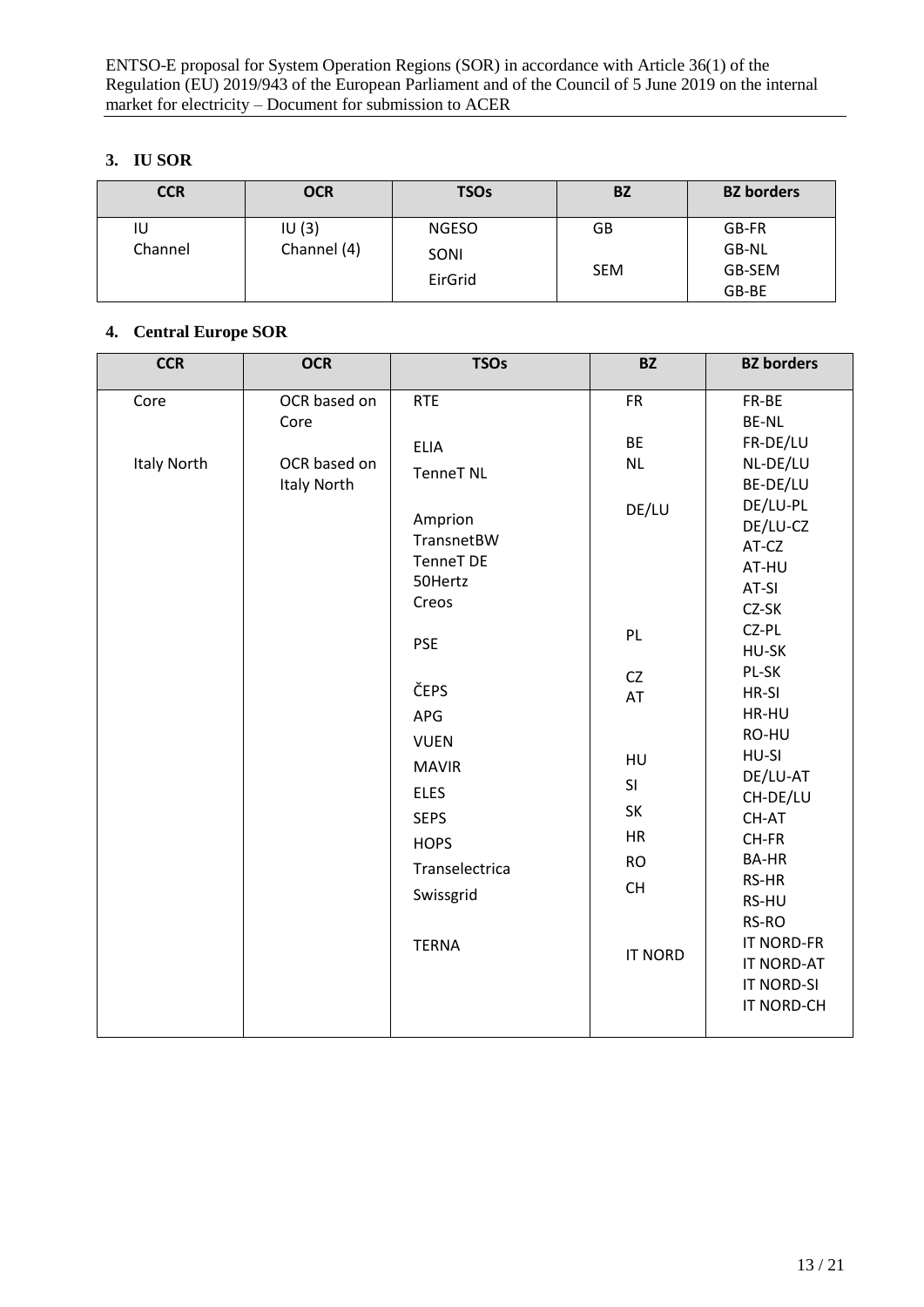#### **5. SEE SOR**

| <b>CCR</b> | <b>OCR</b>              | <b>TSOs</b>                                                                              | <b>BZ</b>                                     | <b>BZ</b> borders                                                                                                                                                                     |
|------------|-------------------------|------------------------------------------------------------------------------------------|-----------------------------------------------|---------------------------------------------------------------------------------------------------------------------------------------------------------------------------------------|
| <b>SEE</b> | OCR based<br>on SEE (6) | ESO<br><b>IPTO</b><br><b>OST</b><br><b>NOS BiH</b><br><b>CGES</b><br><b>MEPSO</b><br>EMS | BG<br>GR<br>AL<br>BA<br>ME<br>МK<br><b>RS</b> | GR-BG<br>BG-RO<br>GR-AL<br>GR-MK<br>AL-MK<br>AL-ME<br>AL-RS<br>ME-BA<br>ME-RS<br>RS-BA<br>GR-AL<br>GR-MK<br><b>BA-HR</b><br>RS-HR<br>RS-HU<br>RS-RO<br>RS-BG<br>RS-MK<br><b>BG-MK</b> |

## **6. GRIT SOR**

| <b>CCR</b>  | <b>OCR</b>      | <b>TSOs</b>  | <b>BZ</b>      | <b>BZ</b> borders      |
|-------------|-----------------|--------------|----------------|------------------------|
| <b>GRIT</b> | <b>GRIT (7)</b> | <b>TERNA</b> | <b>IT NORD</b> | IT NORD-IT CNOR        |
|             |                 | <b>IPTO</b>  | <b>IT CNOR</b> | IT CNOR-IT CSUD        |
|             |                 |              | <b>IT CSUD</b> | <b>IT CNOR-IT SARD</b> |
|             |                 |              | <b>IT SUD</b>  | IT SARD-IT CUSD        |
|             |                 |              | <b>IT SICI</b> | IT CSUD-IT SUD         |
|             |                 |              | <b>IT SARD</b> | <b>IT SUD-IT ROSN</b>  |
|             |                 |              | <b>IT ROSN</b> | IT ROSN-IT SICI        |
|             |                 |              |                | <b>IT SUD-GR</b>       |

# **7. SWE SOR**

| <b>CCR</b> | <b>OCR</b> | <b>TSOs</b>              | <b>BZ</b> | <b>BZ</b> borders |
|------------|------------|--------------------------|-----------|-------------------|
| <b>SWE</b> | <b>SWE</b> | <b>RTE</b><br><b>REE</b> | FR<br>ES  | FR-ES<br>ES-PT    |
|            |            | <b>REN</b>               | PT        |                   |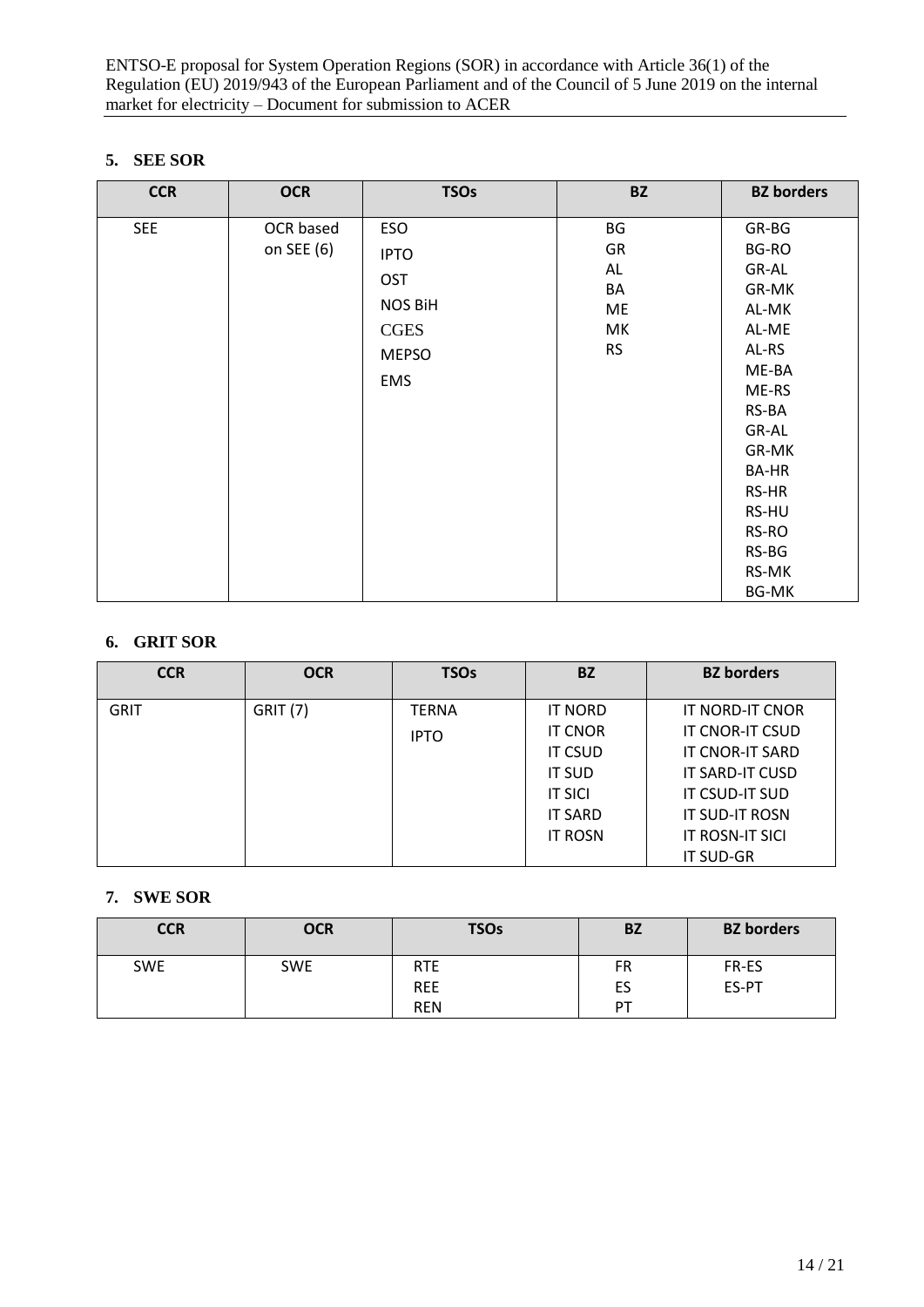## **Annex 2**

#### <span id="page-14-0"></span>**Coordination of the bidding zone borders adjacent to SORs with full list of TSOs, BZ and BZ borders in SOR defined in article 4**

Where a SOR encompasses the European Economic Area, reference is made to the EEA Agreement.

Where a SOR encompasses both Union TSOs and Energy Community TSOs, all Union TSOs in that SOR shall endeavour to conclude with the Energy Community TSOs not bound by Regulation (EU) 2019/943 agreements setting forth the agreements for their compliance with, including but not limited to, all necessary technical procedures, governance structures and cost sharing obligations with the obligations set out in the aforementioned Regulation. These agreements shall be subject to NRAs' approval of the respective SOR.

#### **1. Bidding Zone borders adjacent to Baltic SOR and Nordic SOR**

- 1. The bidding zone borders adjacent to Baltic SOR and Nordic SOR are :
	- a) Estonia Finland (EE FI)
	- b) Lithuania Sweden fourth bidding zone (LT-SE4)
- 2. The RCC established by the TSOs of the Baltic SOR shall coordinate these bidding zone borders in accordance with applicable terms, conditions and methodologies, covering inter alia:
	- a) Baltic Capacity Calculation Methodology pursuant to Articles 20 and 21 of the CACM GL and Article 10 of the FCA GL,
	- b) Baltic Coordinated Security Analysis Methodology pursuant to Article 76 of the SO GL,
	- c) Common Grid Model Methodology pursuant to Articles 67 and 70 of the SO GL,
	- d) Baltic Regional Outage Coordination according to Article 80 of the SO GL,
	- e) Cooperative processes established pursuant to Article 38 of Regulation 2019/943.
- 3. The RCC established by the TSOs of the Baltic SOR shall allow Svenska Kraftnät and Fingrid to participate in the coordination of the borders through the RCC established by Nordic TSOs, which will have an agreement with the RCC established by Baltic TSOs.

#### **2. Bidding Zone borders adjacent to Baltic SOR and Central Europe SOR**

- 1. The bidding zone border adjacent to Baltic SOR and Central Europe SOR is Lithuania- Poland (LT-PL).
- 2. The RCC established by the TSOs in the Baltic SOR shall coordinate the LT-PL bidding zone border in accordance with applicable terms, conditions and methodologies, covering inter alia:
	- a. Baltic Capacity Calculation Methodology pursuant to Articles 20 and 21 of the CACM GL and Article 10 of the FCA GL,
	- b. Baltic Coordinated Security Analysis Methodology pursuant to Article 76 of the SO GL,
	- c. Common Grid Model Methodology pursuant to Articles 67 and 70 of the SO GL,
	- d. Baltic Regional Outage Coordination according to Article 80 of the SO GL,
- 3. Moreover the RCC established by TSOs in the Baltic SOR shall coordinate the tasks of regional relevance for the Baltic SOR with regards to this border, in cooperation with PSE, which will have a contractual relationship with the RCC established by Baltic TSOs.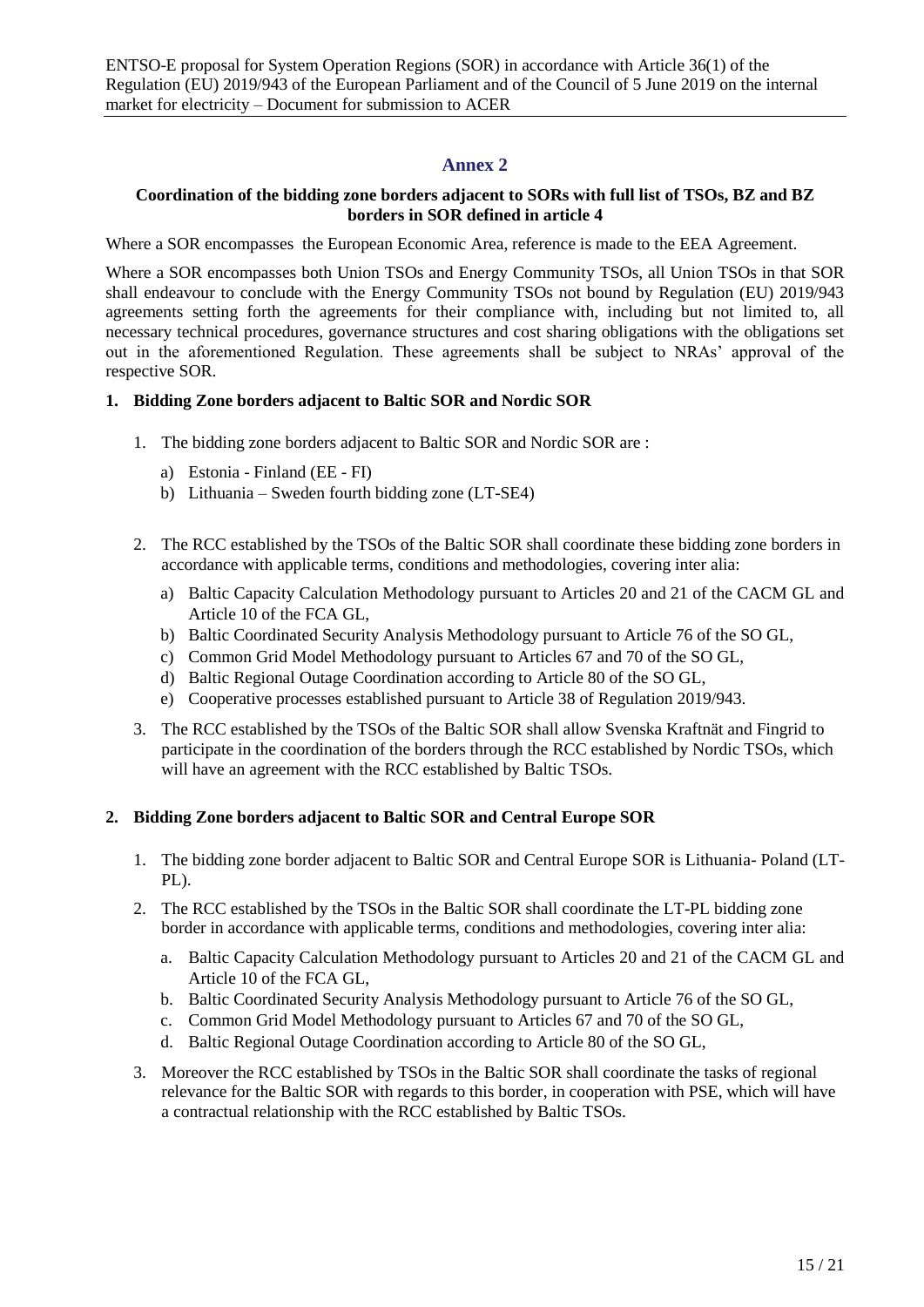#### **3. Bidding Zone borders adjacent to Nordic SOR and Central Europe SOR**

- 1. The bidding zone borders adjacent to Nordic SOR and Central Europe SOR are the bidding zone borders of Hansa CCR and
	- a. Norway 2– Netherlands (NO2-NL)
	- b. Norway 2 Germany/Luxembourg (NO2-DE/LU)
	- c. Sweden 4 Germany/Luxembourg (SE4-DE/LU)
- 2. RCC established by the TSOs in Nordic SOR and RCC established by the TSOs in Central Europe SOR shall coordinate those bidding zone borders in accordance with the applicable terms, conditions and methodologies, covering inter alia:
	- a. Hansa Capacity Calculation Methodology pursuant to Articles 20 and 21 of the CACM GL and Article 10 of the FCA GL,
	- b. Hansa Coordinated Security Analysis Methodology pursuant to Article 76 of the SO GL,
	- c. Common Grid Model Methodology pursuant to Articles 67 and 70 of the SO GL,
	- d. the cooperative processes established for the interface between the Nordic SOR and the Central Europe SOR pursuant to Article 38 of the Regulation 2019/943.

#### **4. Bidding Zone borders adjacent to IU SOR and Central Europe SOR**

- 1. The bidding zone borders adjacent to IU SOR and Central Europe SOR are the bidding zone borders of Channel CCR.
- 2. The RCC established by the TSOs in the IU SOR and the RCC established by the TSOs in Central Europe shall coordinate those three bidding zone borders in accordance with the applicable terms, conditions and methodologies, covering inter alia:
	- a. Channel Capacity Calculation Methodology pursuant to Articles 20 et 21 of the CACM GL and Article 10 of the FCA GL,
	- b. Channel Coordinated Security Analysis Methodology pursuant to Article 76 of the SO GL,
	- c. Common Grid Model Methodology pursuant to Articles 67 and 70 of the SO GL,
	- d. Channel Regional Outage Coordination according to Article 80 of the SO GL,
	- e. the cooperative processes established for the interface between the IU SOR and the Central Europe SOR pursuant to Article 38 of the Regulation 2019/943.

#### **5. Bidding zone borders adajcent to GRIT SOR and Central Europe SOR**

- 1. Taking into account that bidding zone IT NORD is part of both SOR, the bidding zone borders adjacent to GRIT SOR and Central Europe SOR are:
	- a. the bidding zone borders of Italy North CCR, and the border Italy NORD Switzerland (IT NORD-CH), which are integrated in the Central Europe SOR, and
	- b. the border Italy NORD Italy CNORD (IT NORD- IT CNORD), which is integrated in the GRIT SOR.
- 2. The RCC established by the TSOs in Central Europe SOR shall coordinate the the bidding zone borders of Italy North CCR in accordance with the applicable terms, conditions and methodologies, covering inter alia:
	- a. Italy North Capacity Calculation Methodology pursuant to Articles 20 and 21 of the CACM GL and Article 10 of the FCA GL,
	- b. Italy North Coordinated Security Analysis Methodology applicable pursuant to Article 76 of the SO GL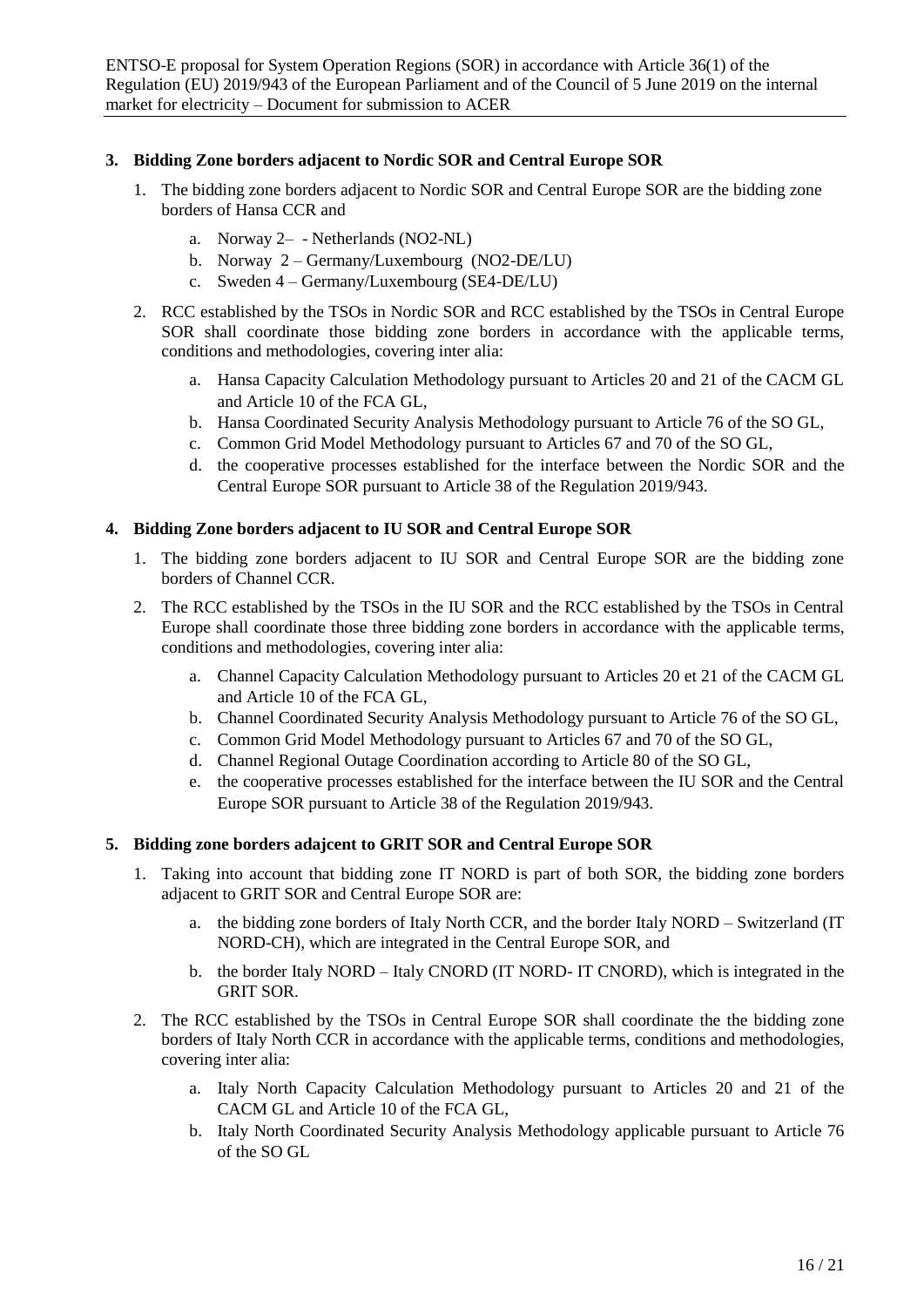- c. Common Grid Model Methodology pursuant to Articles 67 and 70 of the SO GL,
- d. Regional Outage Coordination according to Article 80 of the SO GL,
- e. cooperative processes established for the tasks of regional relevance for the Central Europe SOR with regards to this border.
- 3. The RCC established by TSOs in the GRIT SOR shall coordinate the IT NORD-IT CNORD bidding zone border in accordance with the applicable terms, conditions and methodologies, covering inter alia:
	- a. GRIT Calculation Methodology pursuant to Articles 20 and 21 of the CACM GL and Article 10 of the FCA GL,
	- b. GRIT Coordinated Security Analysis Methodology pursuant to Article 76 of the SO GL,
	- c. Common Grid Model Methodology pursuant to Articles 67 and 70 of the SO GL,
	- d. GRIT Regional Outage Coordination according to Article 80 of the SO GL,
	- e. cooperative processes established for the tasks of regional relevance for the GRIT SOR with regards to this border.
- 4. The RCCs established by the TSOs in the Central Europe SOR and by the TSOs in the GRIT SOR shall coordinate the bidding zone Italy NORD in accordance with the cooperative processes pursuant to Article 38 of Regulation (EU) 2019/943.

#### **6. Bidding zone borders adjacent to SEE SOR and GRIT SOR**

- 1. The bidding zone borders adjacent to SEE SOR and GRIT SOR is the border IT SUD GR and the border Italy Centre Sud - Montenegro (IT CSUD-ME) between Balkans countries and GRIT SOR.
- 2. The RCC established by the TSOs in the GRIT SOR shall coordinate the adjacent bidding zone border in accordance with the applicable terms, conditions and methodologies, covering inter alia:
	- a. GRIT Calculation Methodology pursuant to Articles 20 et 21 of the CACM GL and Article 10 of the FCA GL,
	- b. GRIT Coordinated Security Analysis Methodology pursuant to Article 76 of the SO GL,
	- c. Common Grid Model Methodology pursuant to Articles 67 and 70 of the SO GL,
	- d. GRIT Regional Outage Coordination according to Article 80 of the SO GL,
	- e. cooperative processes established for the tasks of regional relevance for the GRIT SOR, and in line with other applicable cooperative processes developed in line with Article 38 of Regulation 2019/943.
- 3. As an interim solution, the interconnection between IT CSUD and ME is not assigned to any SORs. The coordination of the border shall be ensured through bilateral agreements between Terna and CGES. This proposal shall be reviewed at the latest when Montenegro will accommodate in its national law the rights and obligations in the electricity sector common to and binding on the Member States of the European Union.

#### **7. Bidding Zone borders adjacent to SWE SOR and Central Europe SOR**

1. Taking into account that the BZ France is part of both SOR, the bidding zone borders adjacent to SWE SOR and Central Europe SOR are: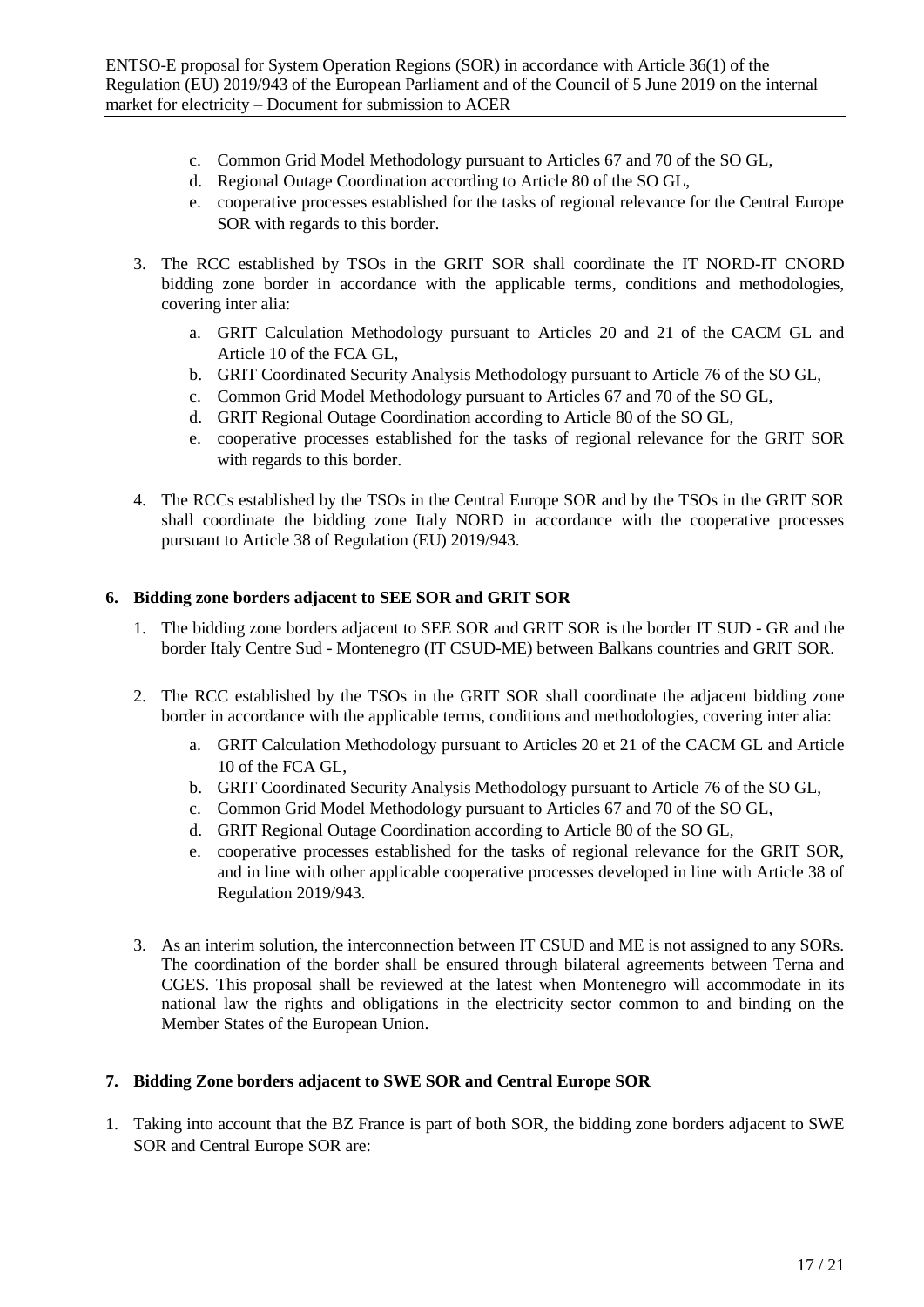- a. France Spain (FR-ES), which is integrated in the SWE SOR, and
- a. France- Belgium (FR-BE)
	- b. France-Germany/Luxembourg (FR-DE/LU)
	- c. France-Switzerland (FR-CH)
	- d. Italy NORD France (IT NORD FR), which are integrated in the Central Europe SOR.
- 2. The RCC established by the TSOs in SWE SOR shall coordinate the FR-ES bidding zone border in accordance with the applicable terms, conditions and methodologies, covering inter alia:
	- a. SWE Calculation Methodology pursuant to Articles 20 et 21 of the CACM GL and Article 10 of the FCA GL,
	- b. SWE Coordinated Security Analysis Methodology pursuant to Article 76 of the SO GL,
	- c. Common Grid Model Methodology pursuant to Articles 67 and 70 of the SO GL,
	- d. Regional Outage Coordination according to Article 80 of the SO GL,
	- e. cooperative processes established for the tasks of regional relevance for the SWE SOR, and in line with other applicable cooperative processes developed in line with Article 38 of Regulation 2019/943.
- 3. The RCC established by TSOs in Central Europe shall coordinate the FR-BE, FR-DE/LU, FR-CH and IT-NORD-FR bidding zone borders in accordance with the applicable terms, conditions and methodologies covering inter alia:
	- a. CORE and North Italy Calculation Methodologies pursuant to Articles 20 et 21 of the CACM GL and Article 10 of the FCA GL and applicable agreements with Swissgrid,
	- b. CORE and North Italy Coordinated Security Analysis Methodology pursuant to Article 76 of the SO GL and applicable agreements with Swissgrid,
	- c. Common Grid Model Methodology pursuant to Articles 67 and 70 of the SO GL [tbd FCA y CACM],
	- d. Regional Outage Coordination according to Article 80 of the SO GL,
	- e. cooperative processes established for the tasks of regional relevance for the Central SOR, and in line with other applicable cooperative processes pursuant to Article  $35(1)(g)$  of Regulation 2019/943 or developed in line with Article 38 of Regulation 2019/943.
- 4. The RCCs established by the TSOs in the Central Europe SOR and by the TSOs in the SWE SOR shall coordinate the bidding zone France in accordance with the cooperative processes pursuant to Article 38 of Regulation (EU) 2019/943.

#### **8. Bidding Zone borders adjacent to SEE SOR and Central Europe SOR**

- 1. The bidding zone borders adjacent to SEE SOR and Central Europe SOR are :
	- a. Bulgaria-Romania (BG-RO), which is integrated in the SEE SOR.
	- b. The bidding zone borders between the Balkan countries and the Central Europe SOR are:
		- i. Croatia-Bosnia (HR-BA)
		- ii. Croatia-Serbia (HR-RS)
		- iii. Hungary-Serbia (HU-RS)
		- iv. Romania-Serbia (RO-RS)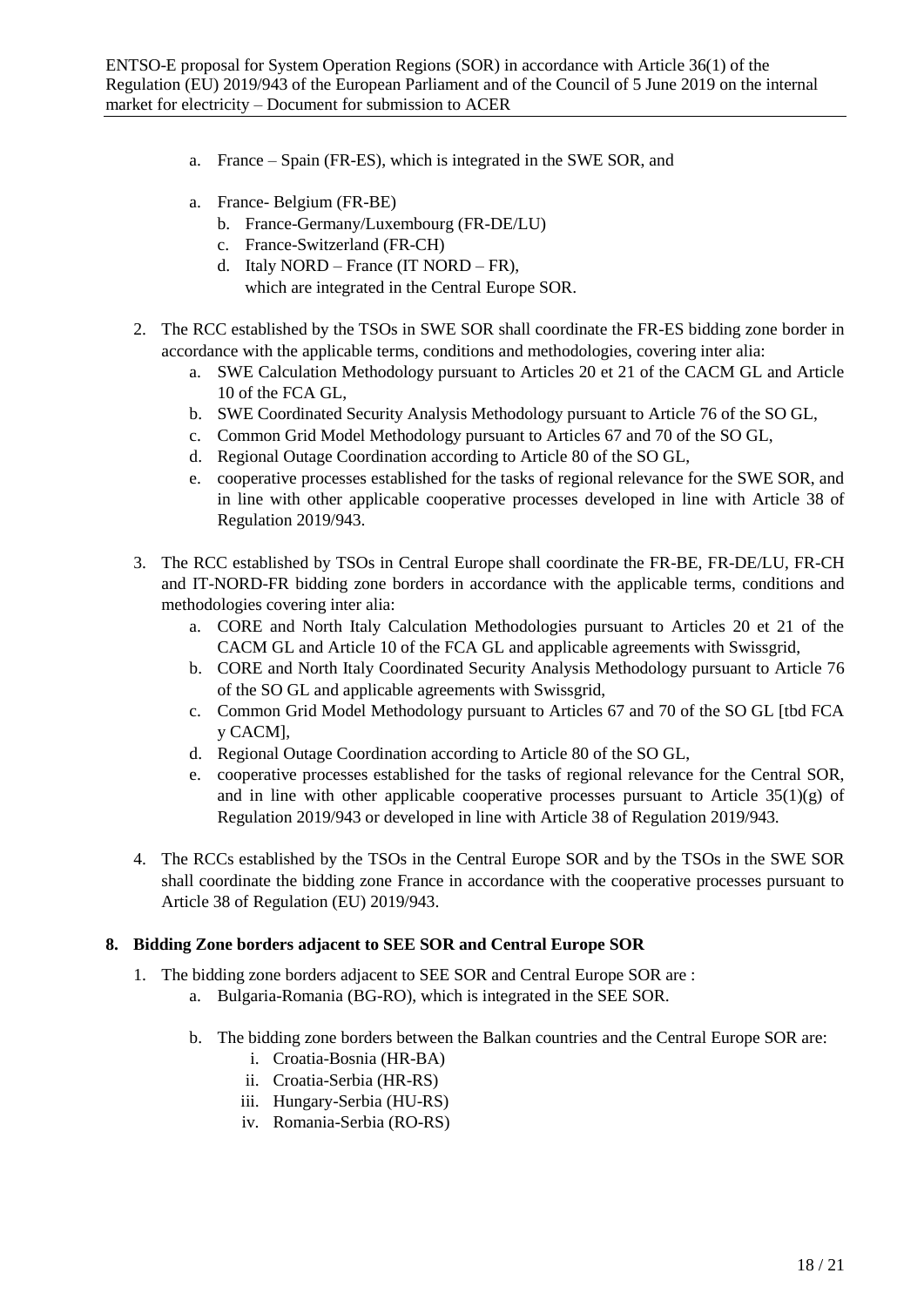- 2. The RCC established by the EU-TSOs in the SEE SOR shall coordinate the BG-RO bidding zone border in accordance with the applicable terms, conditions and methodologies covering inter alia:
	- a. SEE Calculation Methodology pursuant to Articles 20 et 21 of the CACM GL and Article 10 of the FCA GL,
	- b. SEE Coordinated Security Analysis Methodology pursuant to Article 76 of the SO GL,
	- c. Common Grid Model Methodology pursuant to Articles 67 and 70 of the SO GL,
	- d. Regional Outage Coordination according to Article 80 of the SO GL,
	- e. cooperative processes established for the tasks of regional relevance for the SEE SOR, and in line with other applicable cooperative processes developed in line with Article 38 of Regulation 2019/943.
- 3. The RCC established by the EU-TSOs in the SEE SOR shall coordinate the BG-RO bidding zone border in accordance with the tasks of regional relevance for the SEE SOR pursuant to Article 35(1)(b) of Regulation (EU) 2019/943 and in cooperation with Transelectrica through contractual relationship.
- 4. The RCC established by the EU-TSOs in the SEE SOR and the RCC established by TSOs in the Central Europe SOR shall coordinate their proposals in line with the cooperative processes established in line with Article 38 Regulation 2019/943.
- 5. The interface between SEE and the Central SOR will be further clarified by cooperation between the RCCs established in both regions and by making best use of the regional agreements and structures within ENTSO-E.

#### **9. Bidding zone border adjacent to IU SOR and Nordic SOR – future definition**

This interface will relate to a HVDC link between Norway (NO2) and GB, currently under construction. Such interface is subject to a future CCR and SOR allocation. The interface will be managed in accordance with the applicable terms, conditions and methodologies.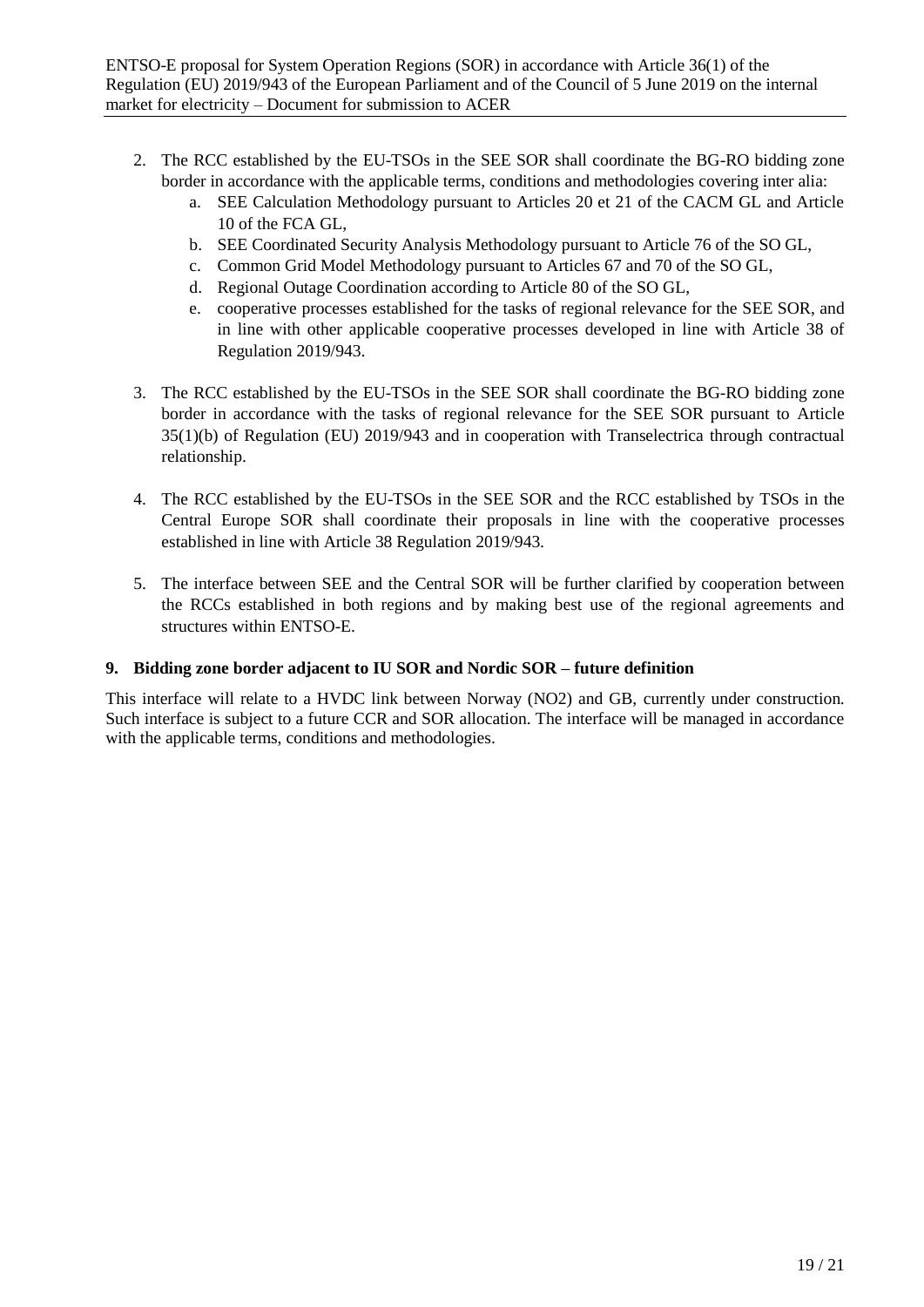# **Annex 3 -**List of acronynms

<span id="page-19-0"></span>

| APG              | <b>Austrian Power Grid AG</b>                    |
|------------------|--------------------------------------------------|
| <b>VUEN</b>      | Vorarlberger Übertragungsnetz GmbH               |
| <b>OST</b>       | OST sh.a - Albanian Transmission System Operator |
| <b>NOS BiH</b>   | Nezavisni operator sustava u Bosni i Hercegovini |
| Elia             | Elia System Operator SA                          |
| ESO              | Electroenergien Sistemen Operator EAD            |
| Swissgrid        | Swissgrid ag                                     |
| ČEPS             | ČEPS a.s.                                        |
| TransnetBW       | <b>TransnetBW GmbH</b>                           |
| <b>TenneT DE</b> | <b>TenneT TSO GmbH</b>                           |
| Amprion          | <b>Amprion GmbH</b>                              |
| 50Hertz          | <b>50Hertz Transmission GmbH</b>                 |
| Energinet        | Energinet                                        |
| Elering          | <b>Elering AS</b>                                |
| <b>REE</b>       | Red Eléctrica de España S.A.                     |
| Fingrid          | Fingrid Oyj                                      |
| <b>RTE</b>       | Réseau de Transport d'Electricité                |
| NG ESO           | <b>National Grid ESO</b>                         |
| SONI             | System Operator for Northern Ireland Ltd         |
| <b>IPTO</b>      | Independent Power Transmission Operator S.A.     |